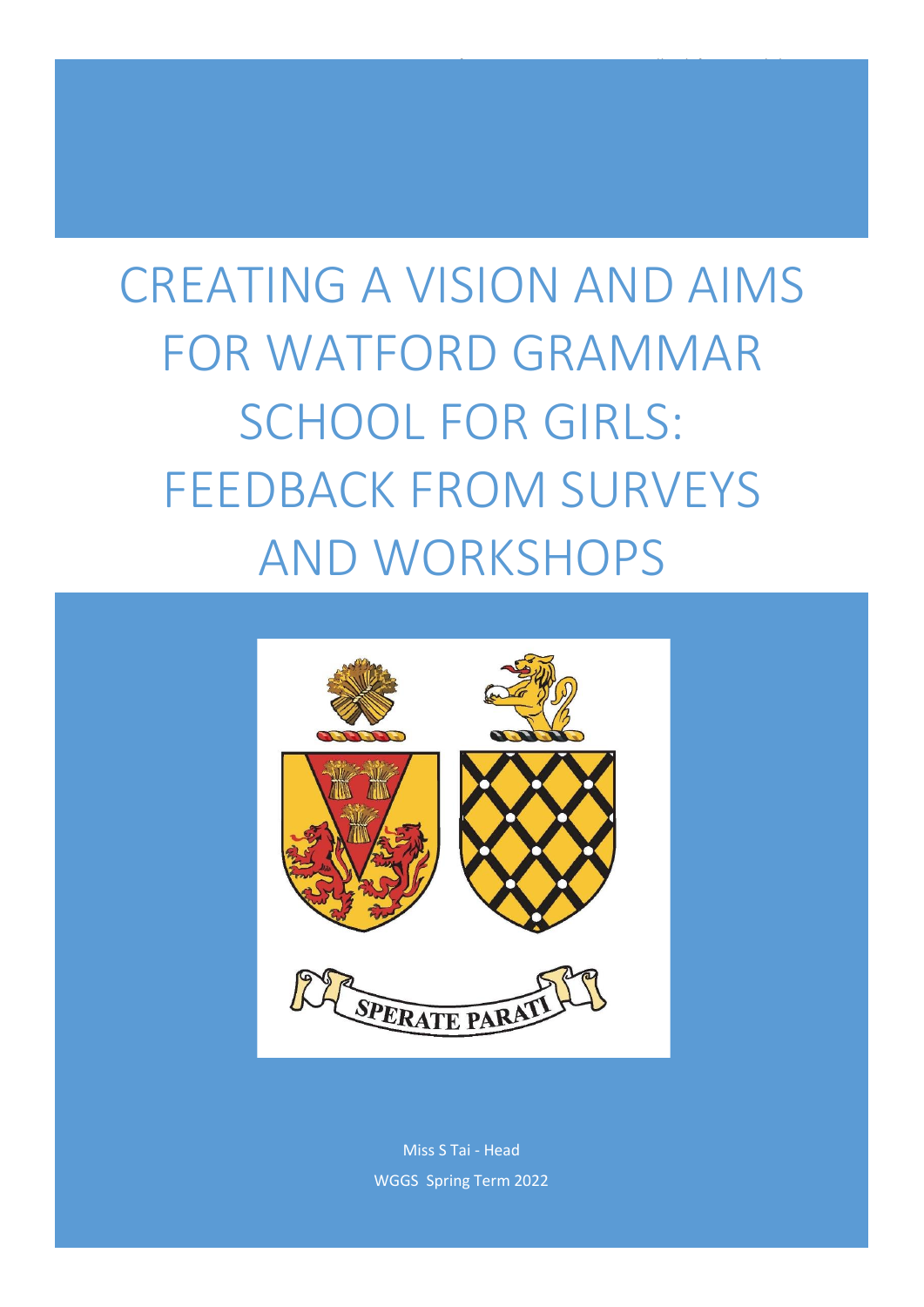# Table of Contents

| 1. |          |                                                                                              |  |
|----|----------|----------------------------------------------------------------------------------------------|--|
| 2. |          |                                                                                              |  |
|    | 2.1.     | To what extent do you agree that the vision is challenging and inspiring? 4                  |  |
|    | 2.1.1.   |                                                                                              |  |
|    | 2.1.2.   |                                                                                              |  |
|    | 2.2.     | To what extent do you agree that the vision meets your personal values and ambitions for     |  |
|    |          |                                                                                              |  |
|    | 2.2.1.   |                                                                                              |  |
|    | 2.2.2.   |                                                                                              |  |
|    | 2.2.3.   |                                                                                              |  |
|    | 2.2.4.   |                                                                                              |  |
|    | 2.2.5.   |                                                                                              |  |
|    | 2.2.5.1. |                                                                                              |  |
|    | 2.2.5.2. |                                                                                              |  |
|    | 2.2.5.3. |                                                                                              |  |
|    | 2.2.5.4. |                                                                                              |  |
|    | 2.2.5.5. |                                                                                              |  |
|    | 2.2.5.6. |                                                                                              |  |
| 3. |          | The Aims: To what extent do you agree that the following AIM is appropriate to the vision of |  |
|    |          |                                                                                              |  |
|    | 3.1.     | will learn to be a leader, innovator and driver of change by: participating in academic      |  |
|    |          |                                                                                              |  |
|    | 3.1.1.   |                                                                                              |  |
|    | 3.1.2.   |                                                                                              |  |
|    | 3.1.3.   |                                                                                              |  |
|    | 3.1.4.   |                                                                                              |  |
|    | 3.1.5.   |                                                                                              |  |
|    | 3.1.6.   |                                                                                              |  |
|    | 3.1.6.1. |                                                                                              |  |
|    | 3.1.6.2. |                                                                                              |  |
|    | 3.1.6.3. |                                                                                              |  |
|    | 3.1.6.4. |                                                                                              |  |
|    | 3.1.6.5. |                                                                                              |  |
|    | 3.1.6.6. |                                                                                              |  |
|    | 3.2.     | will learn to be a leader, innovator and driver of change by: developing a passion for       |  |
|    |          |                                                                                              |  |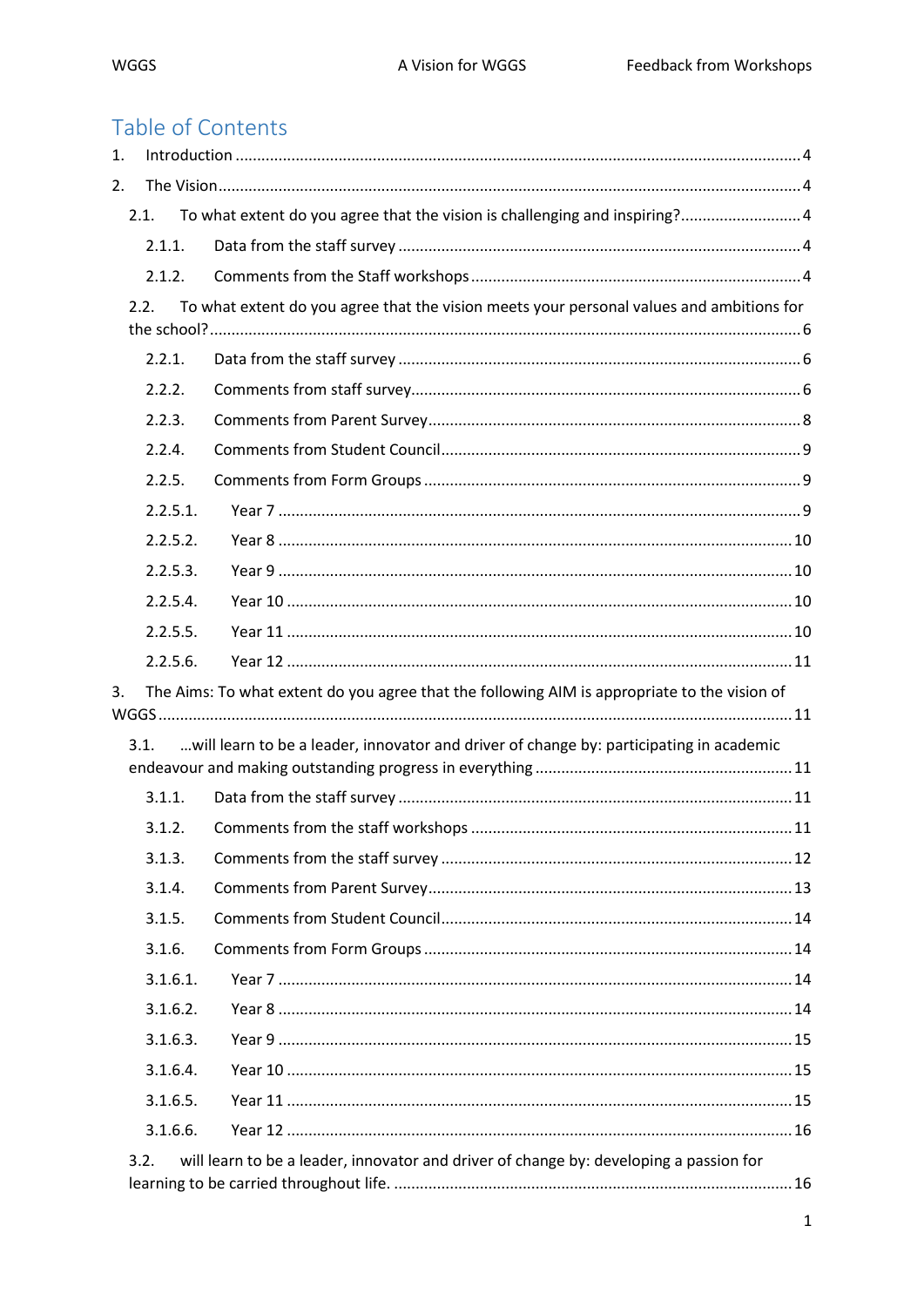| 3.2.1.   |                                                                                                                                                                                        |  |
|----------|----------------------------------------------------------------------------------------------------------------------------------------------------------------------------------------|--|
| 3.2.2.   |                                                                                                                                                                                        |  |
| 3.2.3.   |                                                                                                                                                                                        |  |
| 3.2.4.   |                                                                                                                                                                                        |  |
| 3.2.5.   |                                                                                                                                                                                        |  |
| 3.2.6.   |                                                                                                                                                                                        |  |
| 3.2.6.1. |                                                                                                                                                                                        |  |
| 3.2.6.2. |                                                                                                                                                                                        |  |
| 3.2.6.3. |                                                                                                                                                                                        |  |
| 3.2.6.4. |                                                                                                                                                                                        |  |
| 3.2.6.5. |                                                                                                                                                                                        |  |
| 3.2.6.6. |                                                                                                                                                                                        |  |
| 3.3.     | will learn to be a leader, innovator and driver of change by: being respectful and caring<br>towards others, having an open, tolerant mind and being able to make and understand moral |  |
| 3.3.1.   |                                                                                                                                                                                        |  |
| 3.3.2.   |                                                                                                                                                                                        |  |
| 3.3.3.   |                                                                                                                                                                                        |  |
| 3.3.4.   |                                                                                                                                                                                        |  |
| 3.3.5.   |                                                                                                                                                                                        |  |
| 3.3.6.   |                                                                                                                                                                                        |  |
| 3.3.6.1. |                                                                                                                                                                                        |  |
| 3.3.6.2. |                                                                                                                                                                                        |  |
| 3.3.6.3. |                                                                                                                                                                                        |  |
| 3.3.6.4. |                                                                                                                                                                                        |  |
| 3.3.6.5. |                                                                                                                                                                                        |  |
| 3.3.6.6. |                                                                                                                                                                                        |  |
| 3.4.     | will learn to be a leader, innovator and driver of change by: living by the maxim 'I can do it,                                                                                        |  |
| 3.4.1.   |                                                                                                                                                                                        |  |
| 3.4.2.   |                                                                                                                                                                                        |  |
| 3.4.3.   |                                                                                                                                                                                        |  |
| 3.4.4.   |                                                                                                                                                                                        |  |
| 3.4.5.   |                                                                                                                                                                                        |  |
| 3.4.6.   |                                                                                                                                                                                        |  |
| 3.4.6.1. |                                                                                                                                                                                        |  |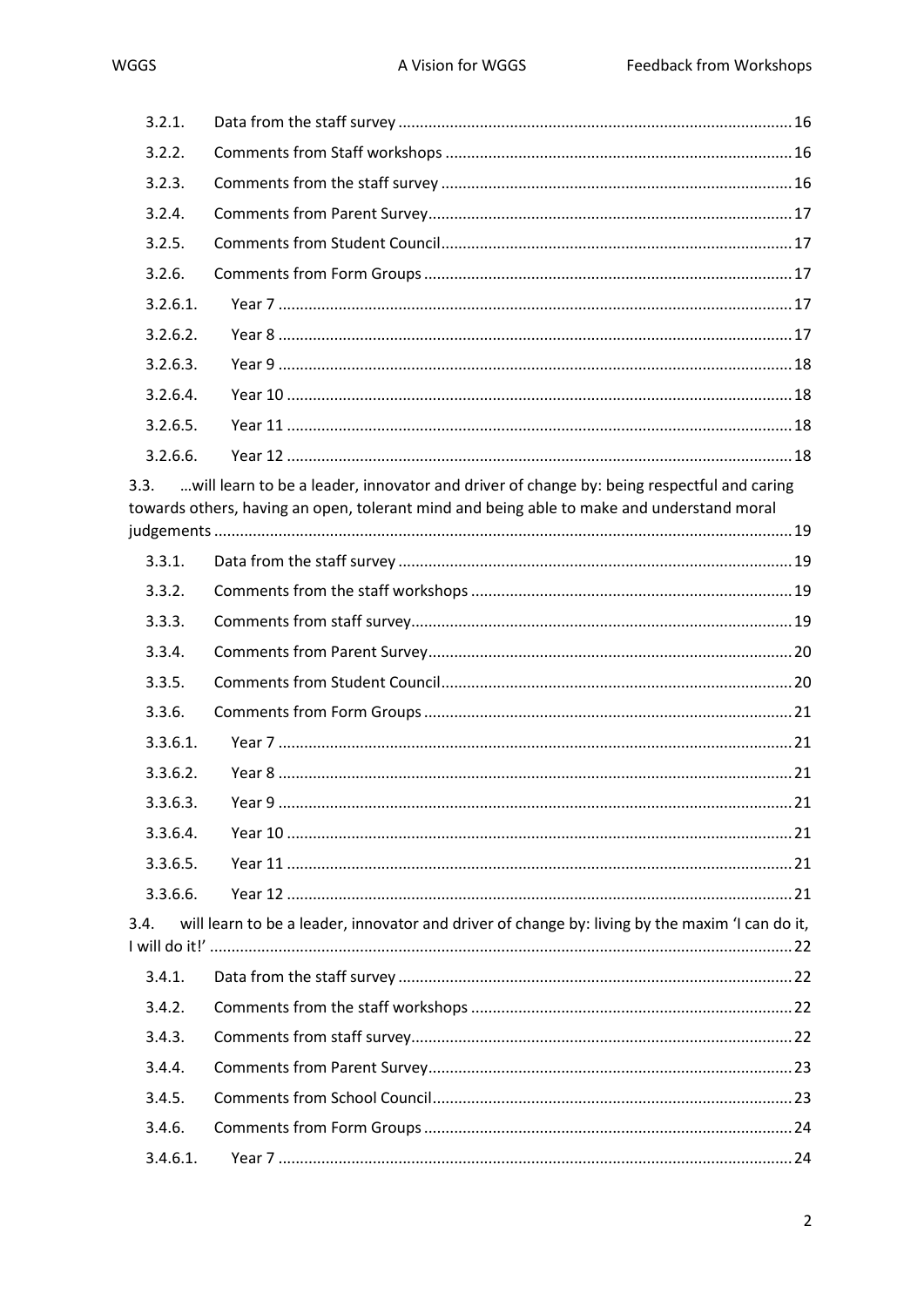|    | 3.4.6.2. |                                                                                      |  |
|----|----------|--------------------------------------------------------------------------------------|--|
|    | 3.4.6.3. |                                                                                      |  |
|    | 3.4.6.4. |                                                                                      |  |
|    | 3.4.6.5. |                                                                                      |  |
|    | 3.4.6.6. |                                                                                      |  |
| 4. |          | Aims for Staff: To what extend do you agree that staff should have separate aims? 25 |  |
|    | 4.1.     |                                                                                      |  |
|    | 4.2.     |                                                                                      |  |
|    | 4.3.     |                                                                                      |  |
| 5. |          |                                                                                      |  |
|    | 5.1.     |                                                                                      |  |
|    | 5.2.     |                                                                                      |  |
|    | 5.2.1.   |                                                                                      |  |
|    | 5.2.2.   |                                                                                      |  |
|    | 5.3.     |                                                                                      |  |
|    | 5.4.     |                                                                                      |  |
|    | 5.5.     |                                                                                      |  |
|    | 5.6.     |                                                                                      |  |
|    | 5.6.1.   |                                                                                      |  |
|    | 5.6.2.   |                                                                                      |  |
|    | 5.6.3.   |                                                                                      |  |
|    | 5.6.4.   |                                                                                      |  |
|    | 5.6.5.   |                                                                                      |  |
|    | 5.6.5.1. |                                                                                      |  |
|    | 5.6.5.2. |                                                                                      |  |
|    | 5.6.5.3. |                                                                                      |  |
|    | 5.6.5.4. |                                                                                      |  |
|    | 5.6.5.5. |                                                                                      |  |
|    | 5.6.5.6. |                                                                                      |  |
| 6. |          |                                                                                      |  |
|    | 6.1.     |                                                                                      |  |
|    | 6.2.     |                                                                                      |  |
|    | 6.3.     |                                                                                      |  |
| 7. |          |                                                                                      |  |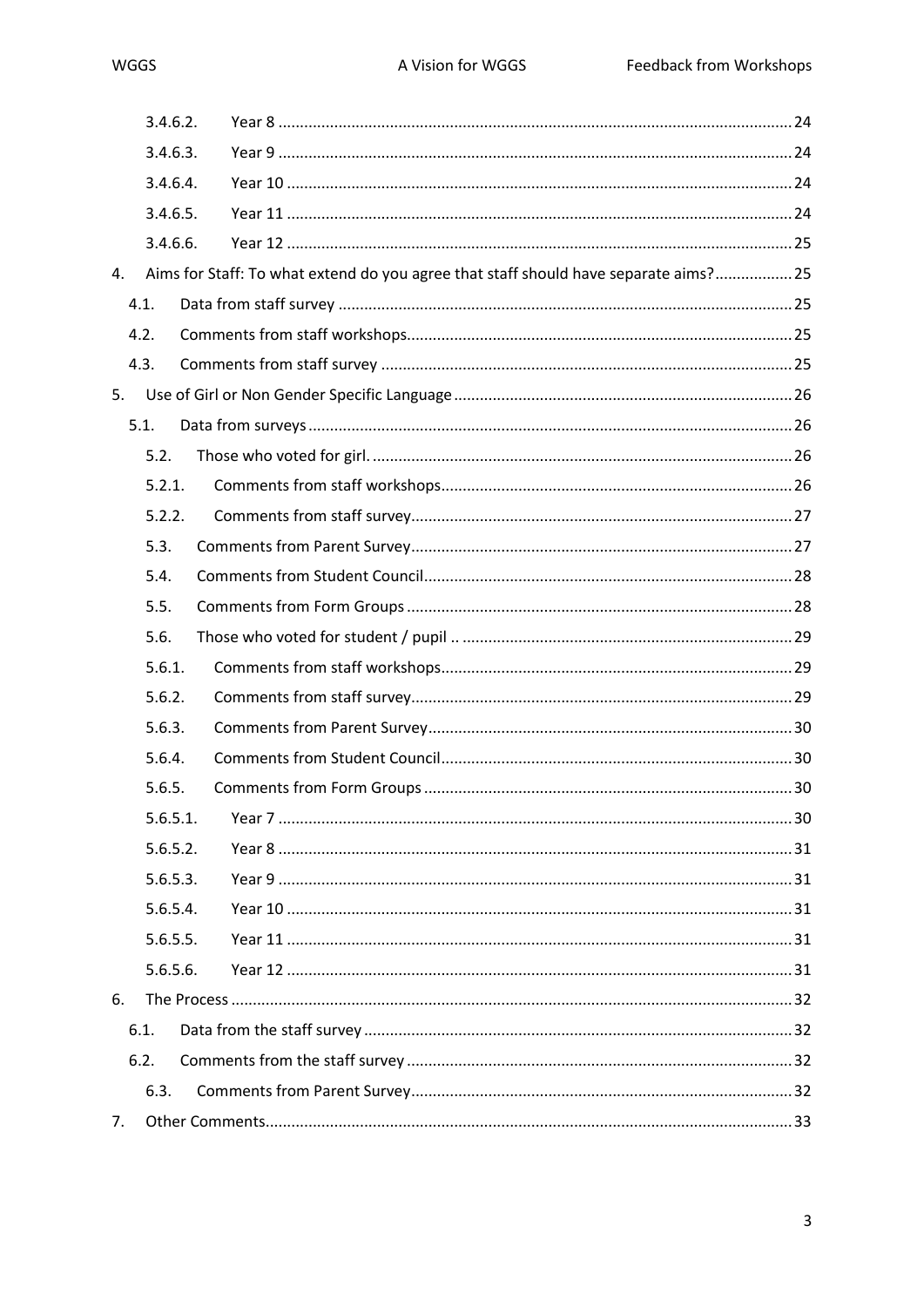# <span id="page-4-0"></span>1. Introduction

It is the responsibility of the Governing Body to develop and monitor the vision of the school in partnership with the Head and Senior Leadership Team. The process of reviewing and revising the vision and aims of Watford Grammar School for Girls began in 2021 with a number of meetings with the whole Governing Body and then the process was delegated to a working group who worked with the Headteacher and the SLT to formulate a draft that would then form part of a wider consultation.

The consultation began with a series of workshops took place in January 2022 delivered by the SLT to groups of teaching and non-teaching staff. All staff were then invited to given individual feedback on the proposed vision and aims and the process itself, over a 3-week period. 41 staff answered the survey 26 teachers and 15 support staff.

The School Council, made up of representative from each Form group, were also consulted and then a shortened version given to each Form. Each Form Y7-12 were also briefed and then invited to give their feedback.

Parents were consulted via the Weekly Newsletter. A brief film and then survey sent to gather feedback over a 2-week period. 24 parents replied.

All the comments and data from surveys have been collated below and were used by the working party to produced the final wording of the vision and aims that were then agreed by the Full Governing Body in March 2022.

# <span id="page-4-1"></span>2. The Vision

The proposed vision statement for the school is: To create a more equitable and sustainable society by empowering our community to become leaders, innovators and drivers of change.

- <span id="page-4-3"></span><span id="page-4-2"></span>2.1. To what extent do you agree that the vision is challenging and inspiring?
	- 2.1.1. Data from the staff survey

| <b>Strongly Agree</b>    | 20% |
|--------------------------|-----|
| Agree                    | 51% |
| Neutral                  | 10% |
| <b>Disagree</b>          | 12% |
| <b>Strongly Disagree</b> | 7%  |

- 2.1.2. Comments from the Staff workshops
- <span id="page-4-4"></span>• Inspiring because of target given 'to become.
- Issue with 'change' implies more in direction, prefer progress because already moving in right direction and would be more positively received.
- Like 'change' because in light of recent social activism it is needed.
- In practice, how would it work, so far some conversations have been shut down.
- Sustainable culture: ensuring a future with surviving legacy.
- Doesn't feet to applicable to site / cleaning team.
- Need transparency with definition of school community.
- Change order where sustainable society comes later in the statement.
- What do we mean by sustainable society?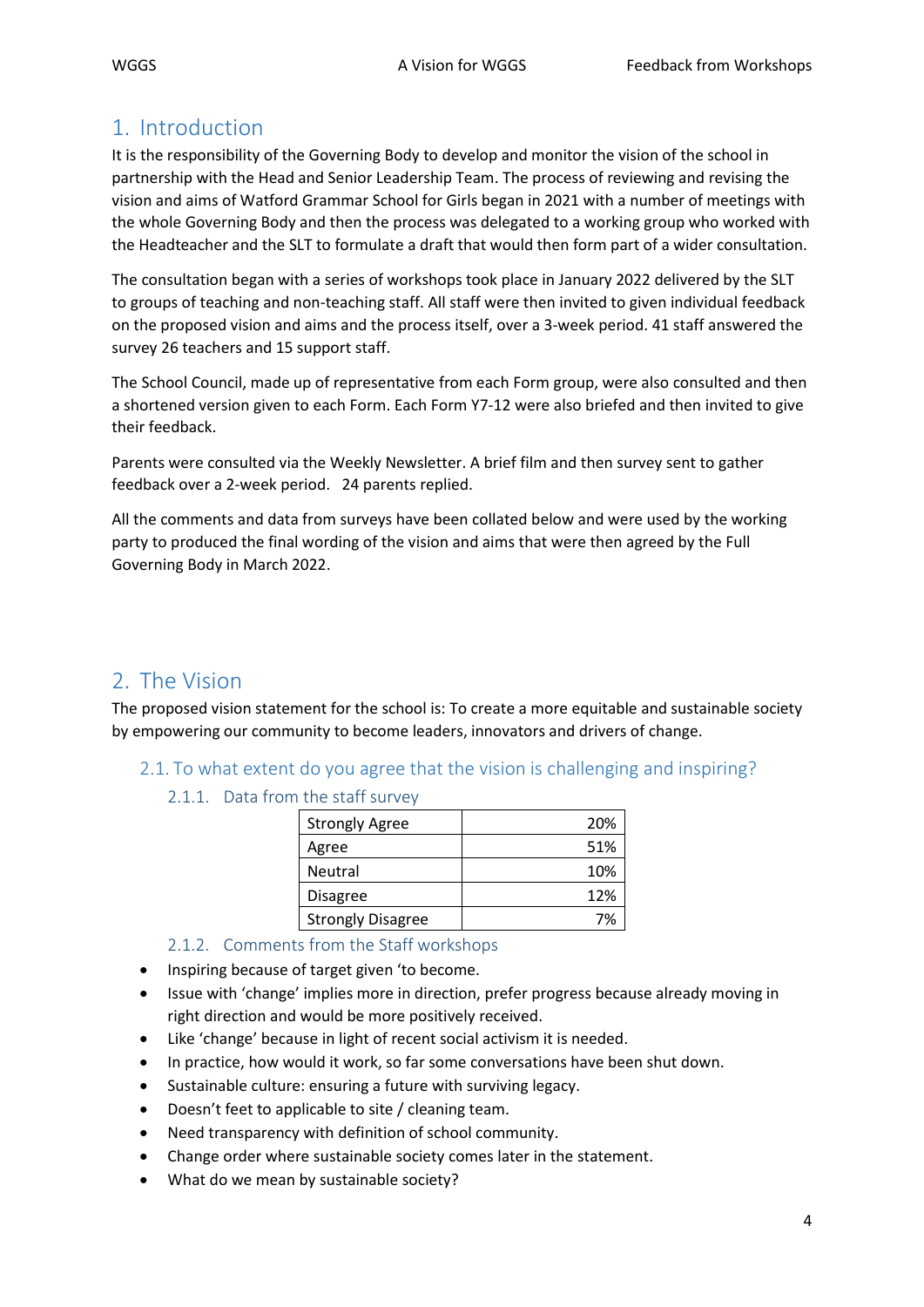- Can everyone be a leader?
- Inclusivity and elitism are somehow at odds.
- Make a difference in the world
- Influence instead of leader or leave leaders and add 'influencers'
- We want something that can be interpreted in difference ways
- Fairer instead of equitable?
- Will 'learn' to be a leader, innovator..
- $\bullet$  $2<sup>nd</sup>$  half to statement – could e a degree of inadequacy if not aspiring to be a leader. Rather being a responsible member of society. Depends on definition of leader.
- Turn statement around? More inclusionary
- School is giving students a chance to be empowered and given them opportunities to be leaders. Don't water the language down. Needs punch. Later on aims can break this down.
- Powerful word for parents. Need to break down barriers to aspiration.
- To crate and 'contribute to' equitable society
- Innovators and drivers of change are leaders.
- Missing terminology collaborative, teamwork etc to be truly inclusive.
- Very broad; liked drivers of change comment; would like more detail/explanation
- What does community mean? (e.g. School community)
- Liked the inclusivity of the vision; all stakeholders are on the same level; swap society for community? Swap community for stakeholders
- The new draft vision is more outward looking
- The new draft is more of a mission states what we want students to do with their education.
- Why equitable? We want our students to treat people equally and to use their knowledge to ensure that others are treated equally.
- Why sustainable? Change can be fleeting: we need to recognise that change must be sustainable (it must meet need both our needs and future community needs.)
- This could be a vision for a company, not necessarily a school
- Liked the inclusivity of the vision; all stakeholders are on the same level' swap society for community? Sway community for stakeholders?
- The new draft vision is more outward looking
- The new draft is more of a mission states what we want students to do with their education.
- Why equitable? We want our students to treat people equally and to use their knowledge to ensure that other are treated equally.
- Why sustainable? Change can be fleeting; we need to recognise that change must be sustainable.
- It is an ambitious vision and there is very much a sense of "mission"
- Instead of innovator ' collaborators more focus on opportunity to be a leaders.
- Innovator and driver of change is too similar
- Need to include team player. Leader could we lose this to fit the whole community.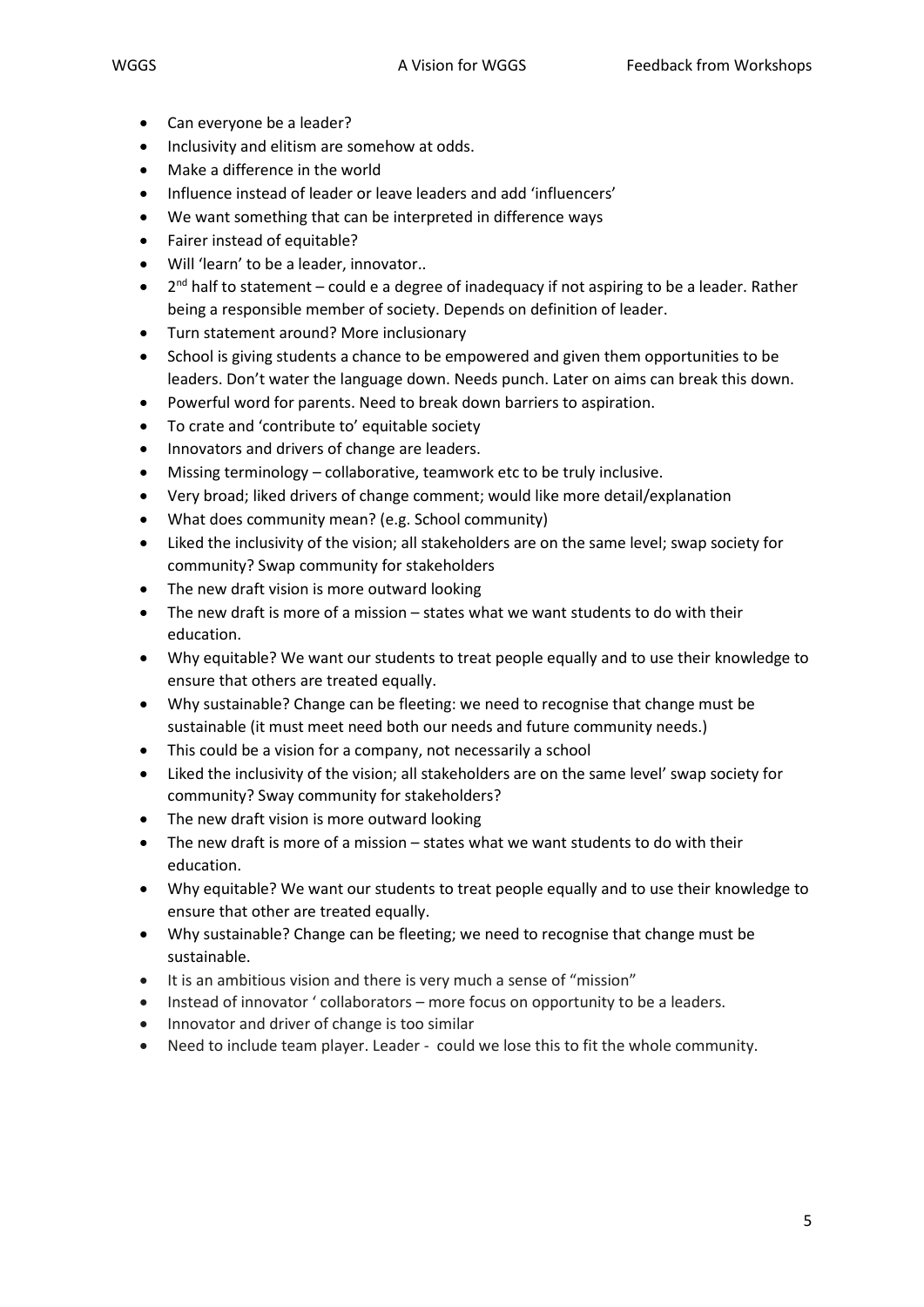- <span id="page-6-1"></span><span id="page-6-0"></span>2.2. To what extent do you agree that the vision meets your personal values and ambitions for the school?
	- 2.2.1. Data from the staff survey

| <b>Strongly Agree</b>    | 15% |
|--------------------------|-----|
| Agree                    | 56% |
| <b>Neutral</b>           | 15% |
| <b>Disagree</b>          | 7%  |
| <b>Strongly Disagree</b> | 7%  |

#### 2.2.2. Comments from staff survey

- <span id="page-6-2"></span>• The statement should mention our community first and then their contributions to society.
- Not all students or adults strive to be leaders or innovators. It is too specific. More qualities like resilient, accountable, etc
- It does not reflect the changing nature of our pupils and still alludes to 'excellence' where success means that you are a leader or driving change. Many of our pupils are put off by this, or develop serious issues by trying to aim for excellence.
- "Equitable" I'm not a fan of the word. (I know what it means but others in my staff group weren't sure).
- replace the word leaders eg. 'to make a positive contribution to society'
- I think sustainability is an admirable aim however, actual sustainability in environmental terms - which, to my mind, is the link I subconsciously create when saying the word "sustainable" - is very much dependent on the correct level of funding. There will always be other things to spend money on that will take precedence over generating our own power (for instance).
- I believe we have to cater for all types of student. There are many in our school that will never be leaders, innovators or drivers of change. For a community/society to succeed you need people of all levels to do all types of work. We can't all be at the top of our field.
- I like the idea of using language usually associated with boys like 'leaders, innovators and drivers' to describe the vision for girls. I would question the word community - I think school community would be better and clearer for an outsider looking in.
- The students need to be educated about what makes someone a 'leader' in today's society.
- I think it could also include something about the values that we hold dear as a school. Not all will aim to be leaders, innovators and drivers of change, but can make a very valuable contribution to their community and society.
- Leaders was off putting for some people- another word maybe?
- I like the wording of it. Shows aspiration.
- I agree that we should be empowering everyone to be the best they can, but we find personal fulfilment in different ways. Feeling pressure to "get to the top" can add to the burden on some young people.
- I don't necessarily believe that all students should strive to become leaders as some are not and will not be and that is ok. I think the wording could be slightly different as it appears as we only want the girls to become leaders.
- It is a rather large statement to digest initially, I had to read it several times, which might distract from the wonderful meaning and ethos behind it. Once digested it really is fantastic.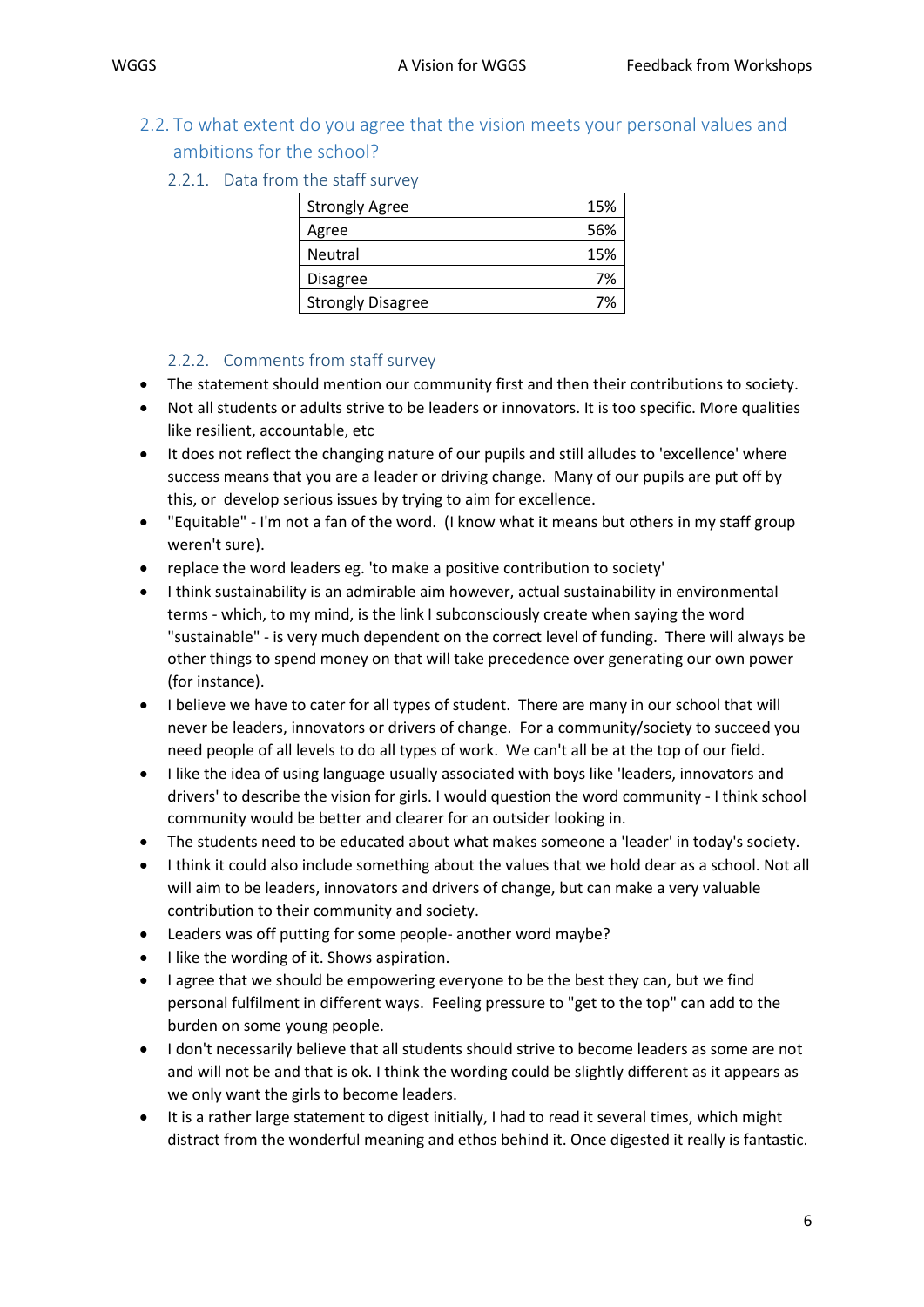- I think many people had an issue with the idea that not everyone wants to/can be a leader or innovator, or a driver of change in society. i think the main issue is the wording and it would be a lot more powerful and accepted (I think) if it was written 'To create a more equitable and sustainable society by empowering our community to learn leadership skills, innovative skills and to have the capability to create change.' This way, the expectation is not for everyone to categorically be a leader, but more so to provide everyone with leadership skills and abilities.
- It feels as though it doesn't value those who don't become leaders, innovators etc.
- I don't believe that all students must aspire to become leaders, I think it is important to recognise that we need all members of society, not just leaders, to drive change.
- Sustainable is ambiguous what does this mean? Greener?
- We cant all become leaders, innovators and drivers of change. It would create a toxic environment. We need to be team players and work collaboratively not all want to lead
- Emphasis on developing our community to be key collaborators (as well as leaders, innovators and drivers of change) may make the statement more inclusive of individuals who are not natural leaders or innovators, but are able to play other key roles.
- Not very inclusive. Society doesn't need everyone to be leaders, innovator and drivers of change. Our cohort is very different to what it was 20 years ago
- Could be rephrased so that it is more inclusive for all pupils, e.g. not all pupils will be leaders but still important members of the community.
- to become leaders maybe to rephrase this slightly as not everybody might want to be a leader but should have a chance to try. to try
- I think the phrase "equitable and sustainable society" is not very clear and I am not exactly sure what is meant by this part of the school vision. Just looking at "sustainable society", the first thing I think of is environmental sustainability, then I think of self-reliance and economical stability, it was also mentioned in the meeting that this was referring to keeping school traditions and values. Whilst the plan may be to cover all these things, there are going to be conflicts between these (e.g. The most environmentally sustainable option, may not be the most economical and might go against a school tradition), which is why I don't think this gives a clear idea of the school's vision.
- As discussed in our vision inset meeting, I think that the term 'sustainable' can be misunderstood and give the impression that the focus is on climate change and living more sustainably. I'm also concerned that not all students in our school want to aspire to be leaders or innovators and this seems to mainly apply to our highest achievers. I'm concerned that it does not reflect all of our students.
- Not everyone can or should be a leader or change agent. Rather we should aim to develop critical thinkers able to distinguish where change is needed and the type of change. Change for change's sake isn't valuable. Suggest leadership skills as more balanced. Where do we celebrate collaboration & teamworking which are critical to success in industry and civil society?
- I think it is important to empower students to become leaders and innovators with the potential to make productive, informed changes. However, not everyone wants to lead and not everyone can lead all the time; this should be considered. There is an over-emphasis on change in this statement. Change can be important, powerful and productive, but expert knowledge is required to make effective changes. The Latin moto translated 'Go forwards with preparation' could be useful here. It is important to develop and build on the best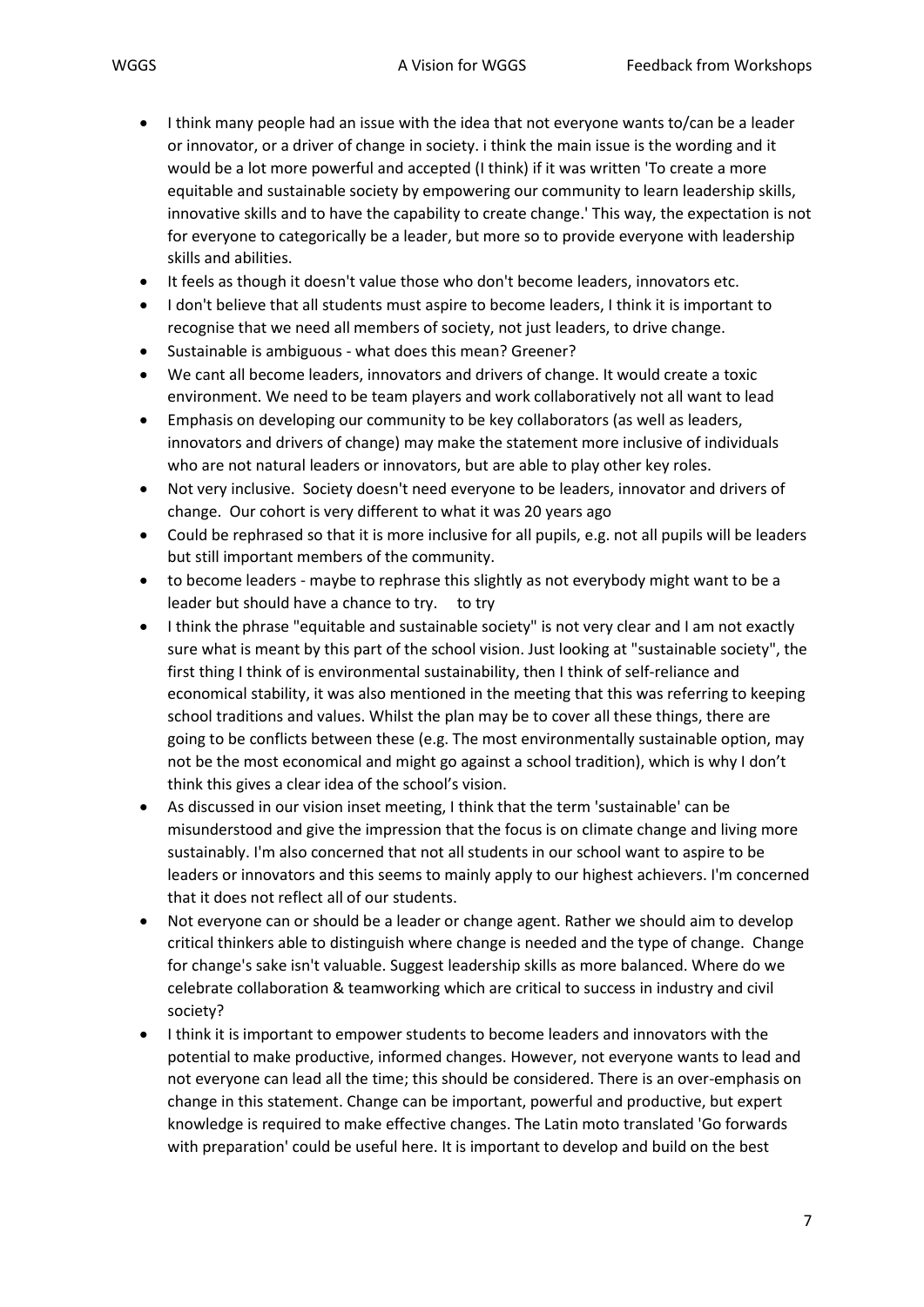aspects of what has gone before. Our group felt that there is not enough focus on education, curriculum, or well-being in this vision statement.

- I have an issue with the statement 'to become leaders' as it implies failure if they are not.
- I would prefer...to lead, innovate and drive change. Additionally, I feel there needs to be a reference to the history and campaigning proud purpose of the school in the initial vision which would strengthen its identity in the face less binary student identities going forward
- I think this statement reflects our aims very well and is highly ambitious whilst still inclusive of different walks of life and skills.

#### 2.2.3. Comments from Parent Survey

- <span id="page-8-0"></span>• Too wordy. I have seen NHS hospitals using very clear concise 4 - 5 two worded motives.
- Would like to see a more driven statement for the vision and a real sell like "WGGS girls step into the world with confidence ready to shape their future. Our girls are pioneering young women, proud of their diverse communities, with a deep sense of responsibility, they have a real influence and reach" Something like that and just an example. Hope it helps
- This is a suitable vision
- Community would be a better and warmer word possibly than "society"
- An excellent vision statement which will allow the school to develop over the coming years.
- An admirable and modern vision
- The vision of the school shouldn't be to create a 'more equitable and sustainable society' (and then describing how this will be done ie: by empowering our community to become leaders, innovators and drivers of change). Changes in society as a whole is not within the school's control and if this weren't to happen within 5-10 years the school will not have fulfilled it's vision. It's a set up to fail and not achievable. The vision for the school should be 'to empower our community to become leaders, innovators and drivers of change' (and then describing what this could achieve ie: creating a more equitable and sustainable society for all).
- Yes this is fine
- I think it is good, however, to create a more equitable and sustainable society one has to have compassion and care (especially for those less fortunate than ourselves).
- I like the ideas within it, but my instant reaction is how can a community become leaders? Individuals are leaders. You can foster leadership and/or empower individuals within the community to become leaders. But the ideas of equity and sustainability are important and appropriate aspirations for our school.
- I like this vision very much. It is what we need especially when educating our future female leaders and innovators. I have a suggestion to slightly changing the wording to: "To create a society with better equality and sustainability by empowering our students to become leaders, innovators and drivers of change." It means essentially the same thing but may be more inclusive and easier to understand - especially for younger girls in year 4 & 5 when they are considering their secondary school choices.
- Great  $\triangle$  Nice and concise and straight to the point. Inspiring.
- This is outside the remit of school. It is not up to schools to create a more equitable and sustainable society...sorry, but this is nonsense. Stick to the important stuff, which is educating our daughters to the best of your ability. Also, too much emphasis on leadership here, what about humility, kindness to others, empathy and critical thinking? Not everyone can be a leader, there are other important skills to consider, what you list will exclude many students.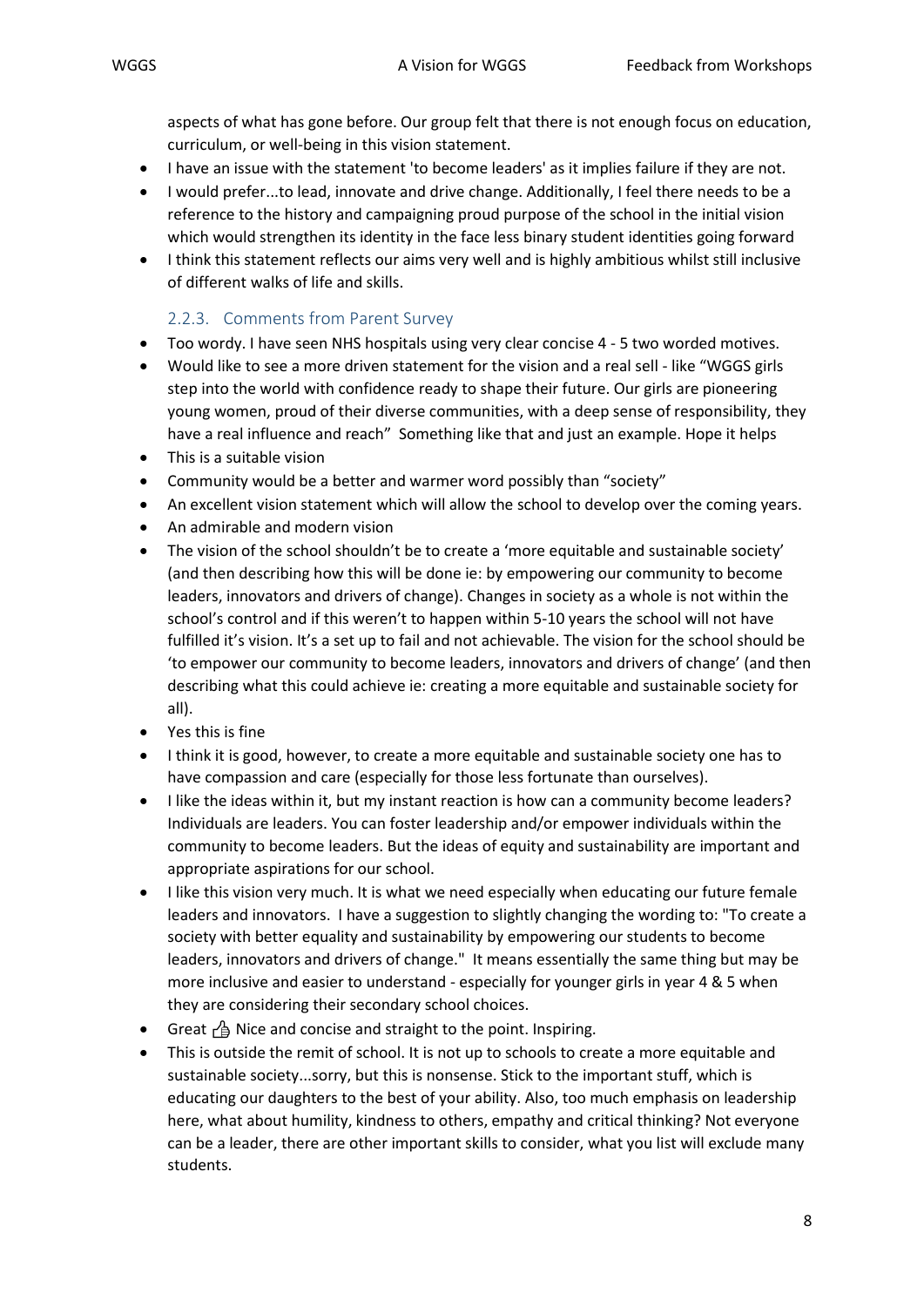- I like it, however I feel it puts all the girls into one box. Not all the girls will become or even want to become leaders, innovators or drivers of change and I feel it sets those children up to fail a bit from day one. What about just trying to be the best we can be no matter what that is. Could you be slightly more inclusive but still inspiring in this vision statement?
- Where is the teaching and learning in this statement? Surely you need to get the basics right first? A school needs to teach children before it tries to make them leaders and innovators. There is too much focus on trophy successes for the school to put in the weekly newsletter and not enough on internal ( i.e. to the child) success. I don't just mean academic teaching. In reality hardly anyone will become a leader, innovator or driver of change. Most people will grow up to become normal human beings doing normal jobs. We should focus on giving the students the skills to do that, as well as being kind supportive human beings.
- Worth being clear who our community are?
- I prefer the second part of the vision from 'empowering' to the first. Sustainability is very important for our future society but not sure it represents the school's focus or is referred to explicitly in the aims.
- I have no idea what this means!! Plain English and no meeting jargon please
- One of the meaning of Equitable is "the equitable distribution of resources". I understand the vision is of the school could be - To create leaders, innovators and drivers of change who enrich the community by making it more diverse and just and create opportunities for the community
- The aspirational part of this vision is great. I also like that it is inclusive but do we need to be more specific around who our 'community' is? Do we really mean children as I think we should be more explicit in this area, that is who the school and governors etc are here for.
- Like it
- The message is good. However it feels little complex to read and remember. Also, I think we should include environment in some way in the vision.

#### 2.2.4. Comments from Student Council

#### <span id="page-9-0"></span>Positive

- liked 'equitable'
- Liked 'empowering'
- Concise focus on what's instilled in students
- Liked 'leaders' gives confidence to be leaders of our own lives/decisions

#### Negative

- What does 'sustainable' mean? Environmentally? Self-sustainable society? Financially?
- Some thought 'innovators' and 'drivers of change' were the same. Others thought 'innovators' is creating something for change, rather than driving the change of something that already exists
- Needs to be clearer on what we're doing here now to make vision true not just who we'll be when we leave

#### <span id="page-9-1"></span>2.2.5. Comments from Form Groups

#### 2.2.5.1. Year 7

- <span id="page-9-2"></span>• The class fully supports this statement.
- We don't understand what this means.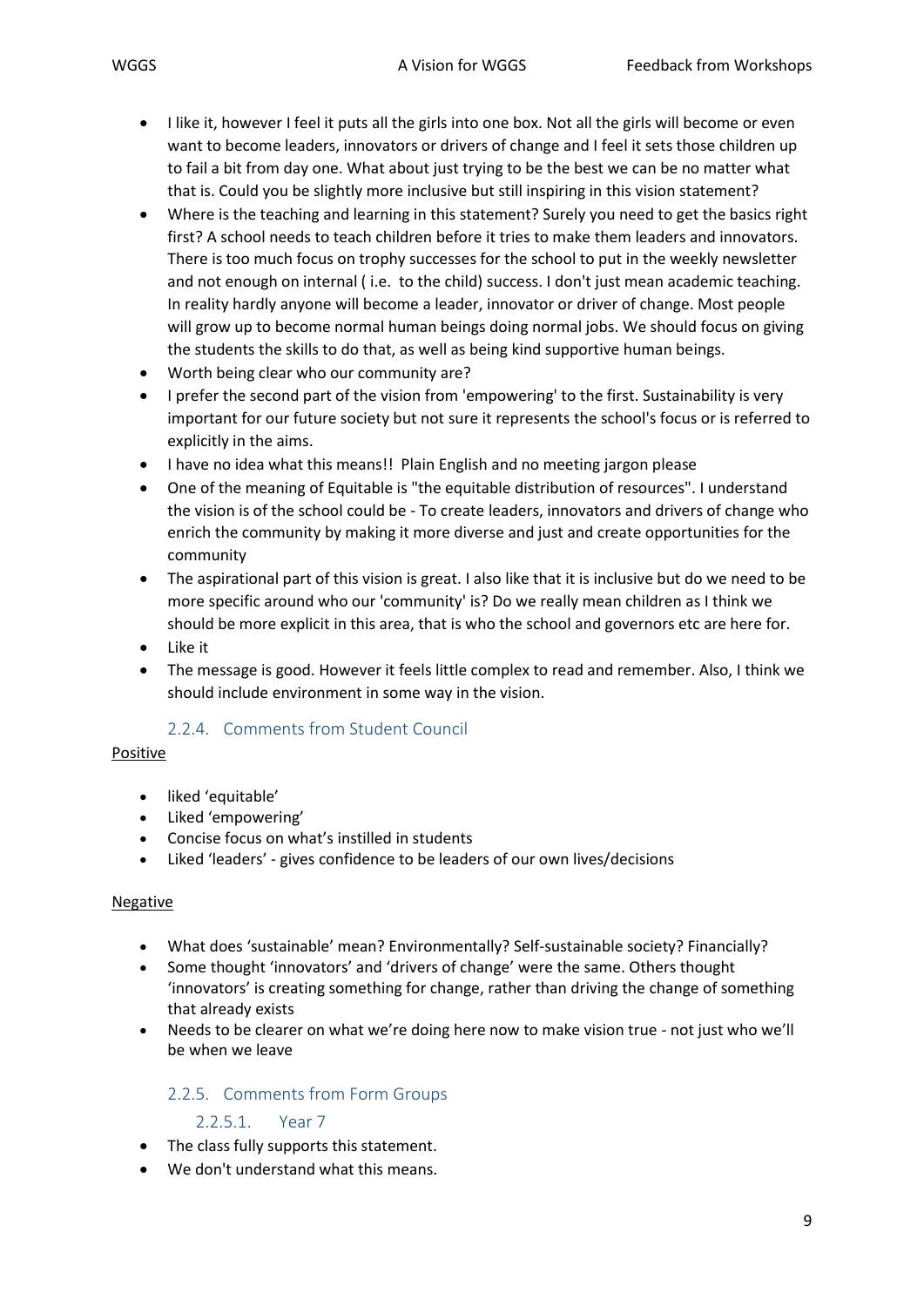- It sound a bit complicated for my classmates
- We don't really understand what this means.
- What happens if we don't want to be a leader? Not clear what it means to everyone. They didn't know what equitable means.
- We agree though we don't think everyone should have to be a leader

#### 2.2.5.2. Year 8

- <span id="page-10-0"></span>• I'm happy with the vision statement, however I think it may be a little too complicated for some students to understand. If they don't understand, there's no point in having a vision statement.
- It needs more detail on what the vision is.
- too long therefore hard to remember, overly pressured towards high expectations but some also found it inspiring
- The class agreed fully with the vision statement. They believed it to be quite similar to the the last one, but said it was more inspirational.
- Not everyone want to be leader should be addressed to a wider range. It is encouraging but not everyone might not want to be leader.
- to include about individualism, liked the word sustainable

#### 2.2.5.3. Year 9

- <span id="page-10-1"></span>• Many students found this confusing, too many words, quite vague. They said to make the vision more clear and simpler.
- The language is not very easy to understand; Not everyone wants to be a leader; Not very inclusive; It is ambitious in a good way
- Too wordy and people might not understand the words equitable and sustainable immediately.
- Sounds like a car advert. Unrealistic as it is not achievable for everyone. Inspiring. Not everyone needs to be a leader.

#### 2.2.5.4. Year 10

- <span id="page-10-2"></span>• It is a bit vague. What do some of the words mean? Also, are we all expected to be a "leader, innovator or driver of change"?
- Basic and generic, not specific to us as a school. Too long a statement, very wordy. Would prefer it to be simpler.
- Not everyone wants to be or can be a leader, innovator or driver of change. It takes many types of people to form a community.
- Not everyone likes 'leaders' and 'innovators' as not everyone wants to be these. Is change always for the better? Prefer a focus on learning the rewards of 'effort' and the 'journey' during school life.
- No concerns

#### 2.2.5.5. Year 11

- <span id="page-10-3"></span>• We believe this is a vision that can be achieved, but only if certain measures are put in place. We need to encourage students to take on more of a leading role within their classes, as well teach them how to act sustainably. If we are able to do that, this vision may come to life.
- not everyone wants to or could be a leader, too wordy and people don't understand, sounds like a technology company, wrong wording but correct meaning.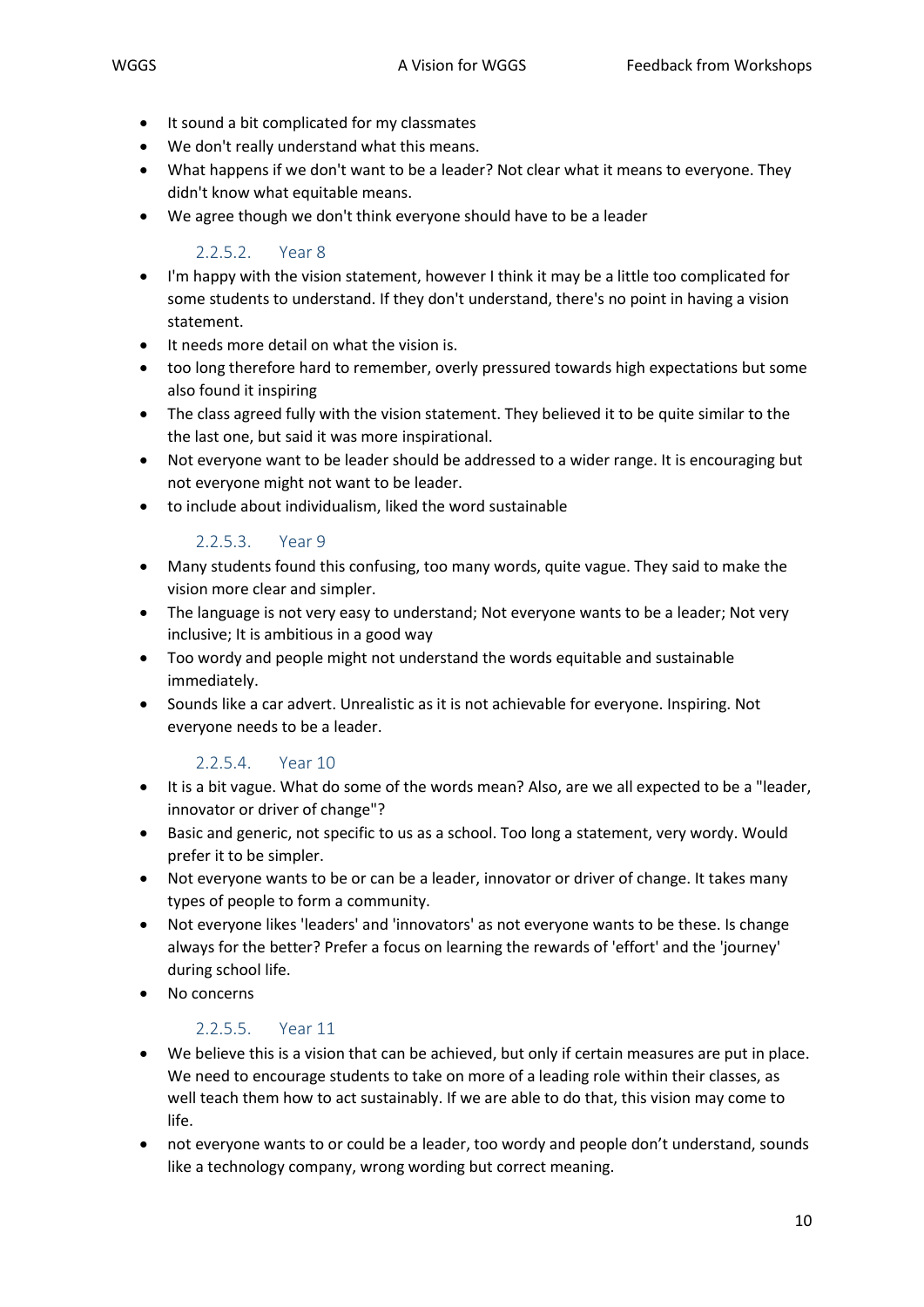- Yes, we support this.
- 11C agree with the statement

#### 2.2.5.6. Year 12

- <span id="page-11-0"></span>• Empowering people to further their talents and connect with others in a positive way
- important to be a leader, innovator and drivers of change but more important to be nice, empathetic and sincere
- hard to understand message behind it too many big words in a short sentence so its unclear what it means/ have to read it multiple times
- Ambitious. Quite vague. Reword?
- The class agreed with this proposed vision.

# <span id="page-11-1"></span>3. The Aims: To what extent do you agree that the following AIM is appropriate to the vision of WGGS

- <span id="page-11-3"></span><span id="page-11-2"></span>3.1.…will learn to be a leader, innovator and driver of change by: participating in academic endeavour and making outstanding progress in everything
	- 3.1.1. Data from the staff survey

| <b>Strongly Agree</b>    | 17% |
|--------------------------|-----|
| Agree                    | 24% |
| <b>Neutral</b>           | 17% |
| <b>Disagree</b>          | 34% |
| <b>Strongly Disagree</b> | 7%  |

#### 3.1.2. Comments from the staff workshops

- <span id="page-11-4"></span>• Remove everything- too jarring.
- Suggestions 'Encouraged to achieve academic excellence', 'receives a broad + balanced forward looking education'
- Aims are a bit wordy but good
- We want students to have a passion for learning not just passing exams
- Too hyperbolic?
- Intimidating (in everything)
- Making striving for/aiming for (effort more important than results) is more realistic
- Not everyone can make outstanding progress
- Too hyperbolic? Intimidating. Not everyone can make outstanding progress (mathematically).
- Talked about the difference between "excellence" and "endeavour". Excellence being and outcome, and endeavour being the effort you put into something. Not just focusing on results, but that everything we do is to be outstanding.
- Suggest change to 'engaging in' and 'aiming for outstanding progress'
- Remove 'in everything'
- Alternative ' striving to achieve their personal best'
- Alternative ' fulfilling their potential through outstanding progress .. '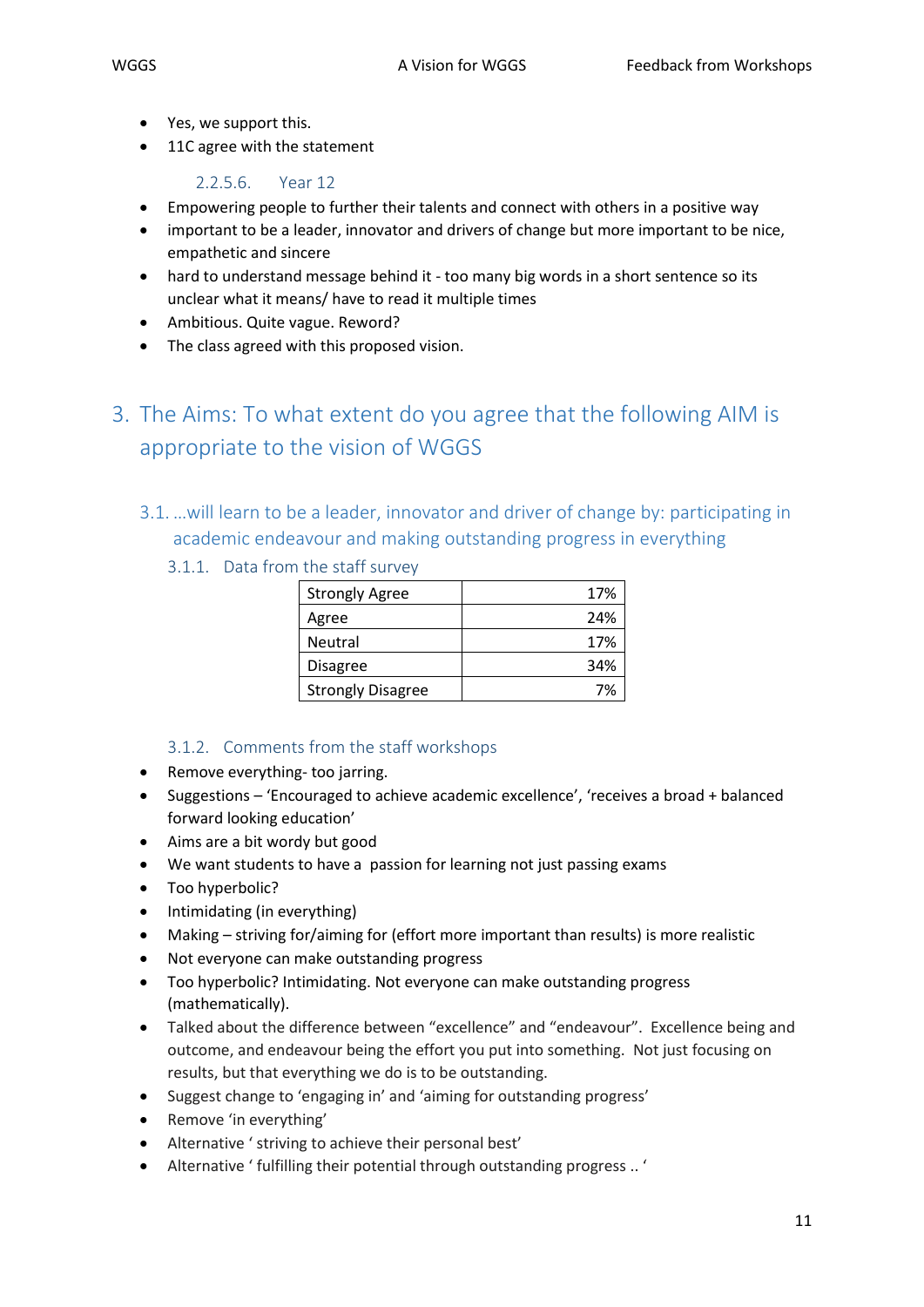- Include 'enjoy'?
- Such high standards can cause too much stress on students
- Focus on problem solving.

### 3.1.3. Comments from the staff survey

- <span id="page-12-0"></span>• Not all students are academic nor are they all able to make outstanding progress in everything. Also, what does "everything" refer to?
- "making outstanding progress in everything" = too much pressure and focus on output
- Remove 'in everything'. Otherwise it would give the connotation that if you don't make outstanding progress 'in everything', you would have failed.
- How can we expect pupils to make outstanding progress in everything? Again, this makes 'average' pupils feel worthless. Pupils should be aiming to make progress to achieve their own, individual, potentials.
- I would change; 'in everything' to 'to the best of their ability'
- Do love it but like the idea of the girls also striving to be collaborators. Not everyone can be a leader and team players are very important too.
- We are an academic bastion and should be proud to say so.
- Please see my comment for number 3. I think the same applies.
- I do wonder if 'outstanding' in everything is a bit intimidating. It this even possible or is it setting some students up to fail if they feel they will never be outstanding in everything.
- No-one can make outstanding progress in everything. This is too much to aim for and will make some students feel like failures.
- I think this is the case for many students, but some may not.
- In everything is unrealistic maybe the word holistic could be used?
- Not sure about the 'in everything' point. Is this actually possible?
- I think it would be very hard to make outstanding progress in everything, I have certainly not managed that in all areas of my life.
- Absolutely agree with academic endeavour I just wonder if outstanding progress in everything is too pressurised, realistic or achievable.
- 'Everything' can be extremely unrealistic and therefore unattainable for some students, which can be demoralising and therefore demotivating. Furthermore, each student's idea of 'outstanding progress' is different, and so the statement should take a more personalised approach to this.
- very few can make outstanding progress in everything. And I feel it needs to reflect that we are not a fully selective school, in which that statement might be more relevant.
- "making outstanding progress in everything" I believe this statement is unrealistic, perhaps "achieving their best" would be more appropriate.
- 'Everything' is unattainable so could be removed.
- See previous comments. We cant expect outstanding progress in everything that is extremely daunting. Again we aren't all great in all areas/ subjects. It will cause anxiety and make you feel like you aren't good enough unless you are brilliant at everything.
- This statement may feel quite loaded with pressure, whereas an emphasis on consistent hard work and progress in all areas may feel more actionable.
- Not inclusive for those students who will never be, want to be, or could learn to be leaders, innovators or drivers of change because they won't make outstanding progress in everything. A lot of pressure is implied.
- Outstanding progress in everything could be rephrased.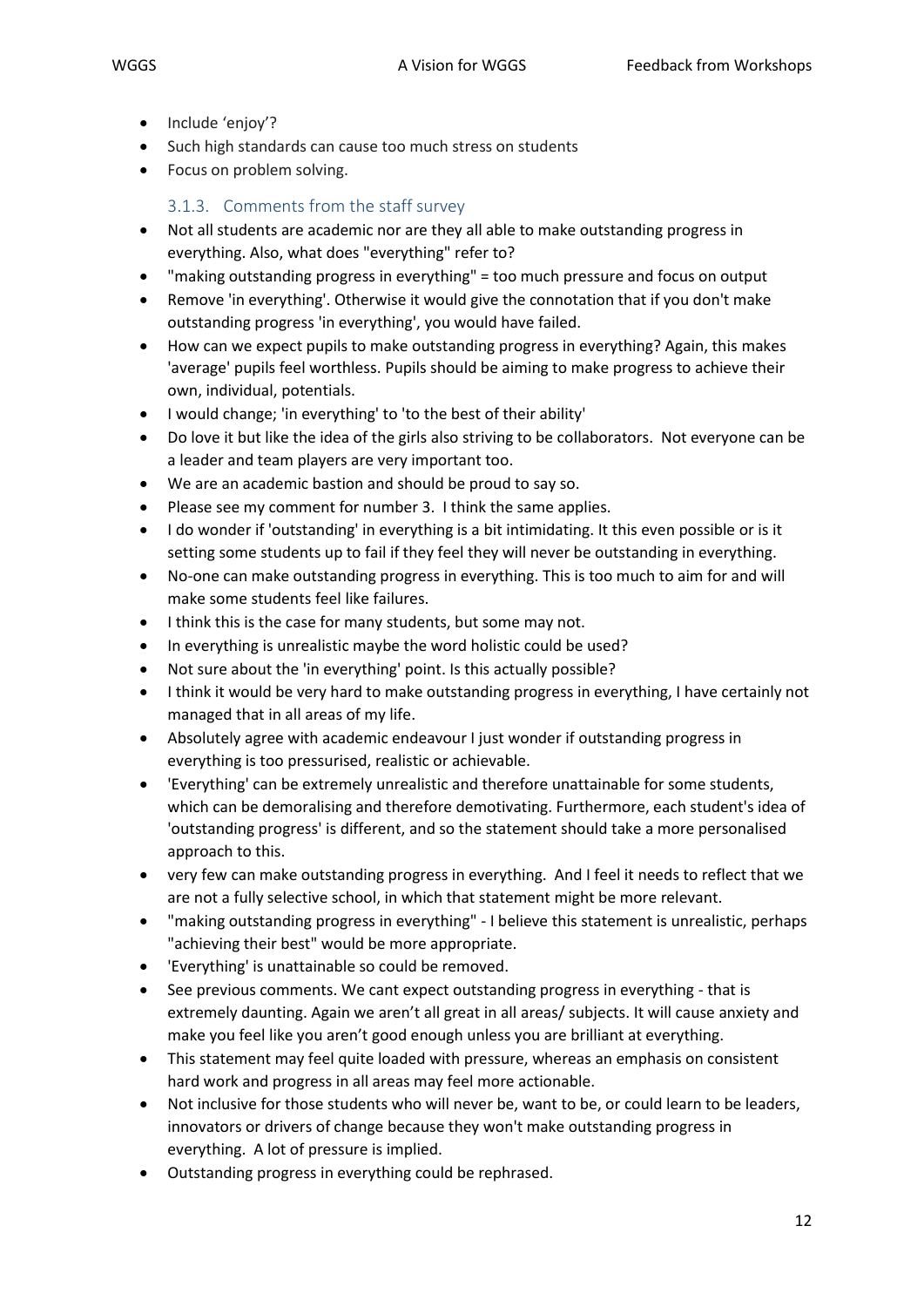- outstanding progress in everything sound quite impossible to achieve. Perhaps achieve their best
- "making outstanding progress in everything" seems to be a very high expectation, maybe to the point of being unrealistic. Maybe it should be "making outstanding progress in everything they want to achieve"
- I don't like the ending 'in everything' as this gives the impression that to fall short of outstanding progress is negative. If i were to judge myself against this, I would feel very inadequate.
- to achieve their potential is a healthier goal since it will temper excess parental pressure who believe anything less than a 9 is failure
- I agree with the idea here, but think it could be better expressed. The emphasis on academic endeavour fits in well with our aims as a school. However, 'outstanding progress in everything' sounds a little bit too broad and possibly unrealistic. Would it be better to have something focusing on fulfilling potential here?
- not keen on the word "everything"
- I agree with this aim and like academic endeavour as it is very inclusive again. I would suggest that ´everything' sounds a little vague and could be replaced with something more precise or even just ´all areas, or academic and personal pursuits

### 3.1.4. Comments from Parent Survey

- <span id="page-13-0"></span>• Does progress have to be outstanding?
- I agree to this. WGGS is about academic endeavour to the outside world abs we should be proud of that, being drivers and leaders is great
- i am not sure if the word "everything" is too vague
- Possibly could be worded more eloquently E.g. In all that they do instead of "In everything"
- Agree
- Agree
- I agree
- Don't like the words leader( not everyone wants to lead) & driver( makes it sound like a race).
- I agree with the first half of the sentence, but not the second half. No student can excel in each and every subject - at least I have yet to meet one! It is very unusual for a student to be equally good and to excel equally in all subjects rather they have an aptitude for certain subjects. Each student is unique and has different gifts. I think the critical issue is that the student is making the most effort they possibly can and excelling in those subjects they have an aptitude for.
- I think this great, but I think "making outstanding progress in everything" is a bit intimidating. There is a lot of pressure in that statement. I \*think\* you are talking about work ethic here and are saying that even if it's not your best subject, you should work hard to make progress.
- Very much agree with this aim and that this wording is much more concise than current one. Suggest a small tweak to the wording: "Pursuing academic excellence and making outstanding progress in all aspects".
- Strongly agree
- Academic endeavour, yes. Outstanding progress in everything is just not possible. Needs to be an aspirational but achievable aim. How about "making outstanding progress in attempting to reach individual and collective goals, whatever they may be". Needs to be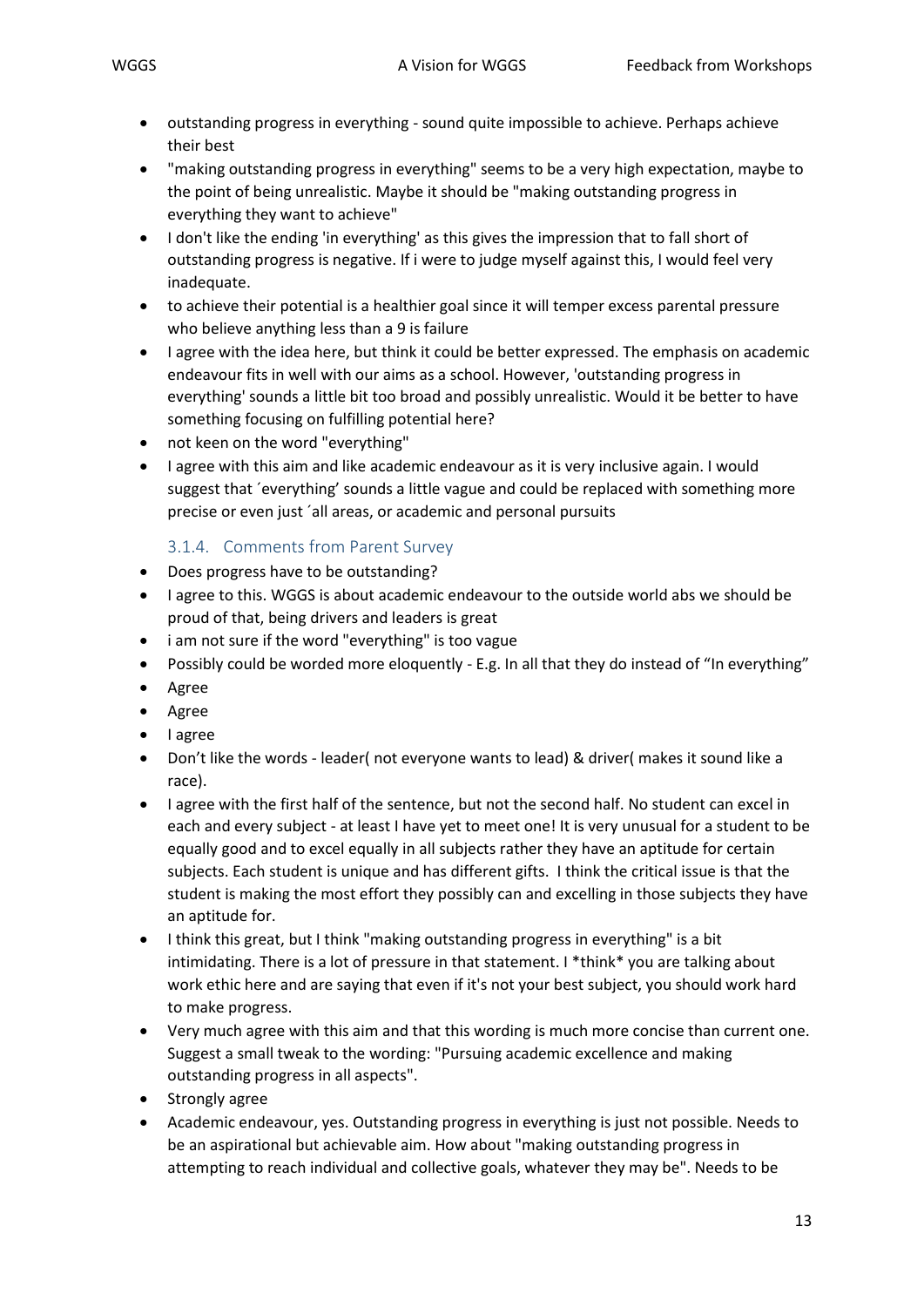about trying to do your best, not necessarily always being the best. As what kind of message does this give to those who are not outstanding at everything? Are they worthless? Surely the winning is in the effort, not the result.

- I think that this is appropriate for those girls who want to/have the drive to/have pressure from home to make outstanding progress in everything but again feels like the girls who don't make outstanding progress are failing
- Making outstanding progress is not the most important thing in life. Not everyone can be outstanding. Setting young people up to think this is the case is disingenuous and can lead to poor mental health outcomes when the children fail to achieve the ridiculous standards that they are encouraged to strive for. Where do you talk about being happy?
- In everything is pretty broad...
- Strongly agree. I think wording could be improved, would change the word everything.
- $\bullet$  Eh??
- The vision statement is missing the purpose of becoming a leader for e.g. is it for community benefit i.e. student should be a leader and innovator for betterment of the community and her family
- Like the academic focus and drive for all to progress, no matter what the starting point
- Think non academic endeavour is important too...particularly post covid. Giving students a push to try something new will help them develop self esteem and resilience which are key to this aim.
- Agree

#### 3.1.5. Comments from Student Council

- <span id="page-14-0"></span>• Some people can't make outstanding progress
- Mental health: 'outstanding'/excellence seen as average/standard
- Add 'dedication'
- Remove 'in everything'
- Liked 'endeavour'
- <span id="page-14-1"></span>• Add 'consistent/consistency'

#### 3.1.6. Comments from Form Groups

#### 3.1.6.1. Year 7

- <span id="page-14-2"></span>• The class agrees.
- We agree with this statement but many don't understand what it means.
- We think that this is a great aim
- Some people don't make outstanding progress in everything. Can we use different language to say 'most things'
- They felt this was a lot of pressure. What is it is not possible to make outstanding progress in everything? It is not realistic you can't be good at everything. They felt quite strongly about this one! You shouldn't have to do 'everything' Maybe 'motivate' to do better would be a better phrase or to do with effort. Try your best.
- I agree because it is really good to make lots of progress since there will be a wider range of jobs

#### 3.1.6.2. Year 8

<span id="page-14-3"></span>• Outstanding may be expecting too much of us and it might be better to have a different word instead of it.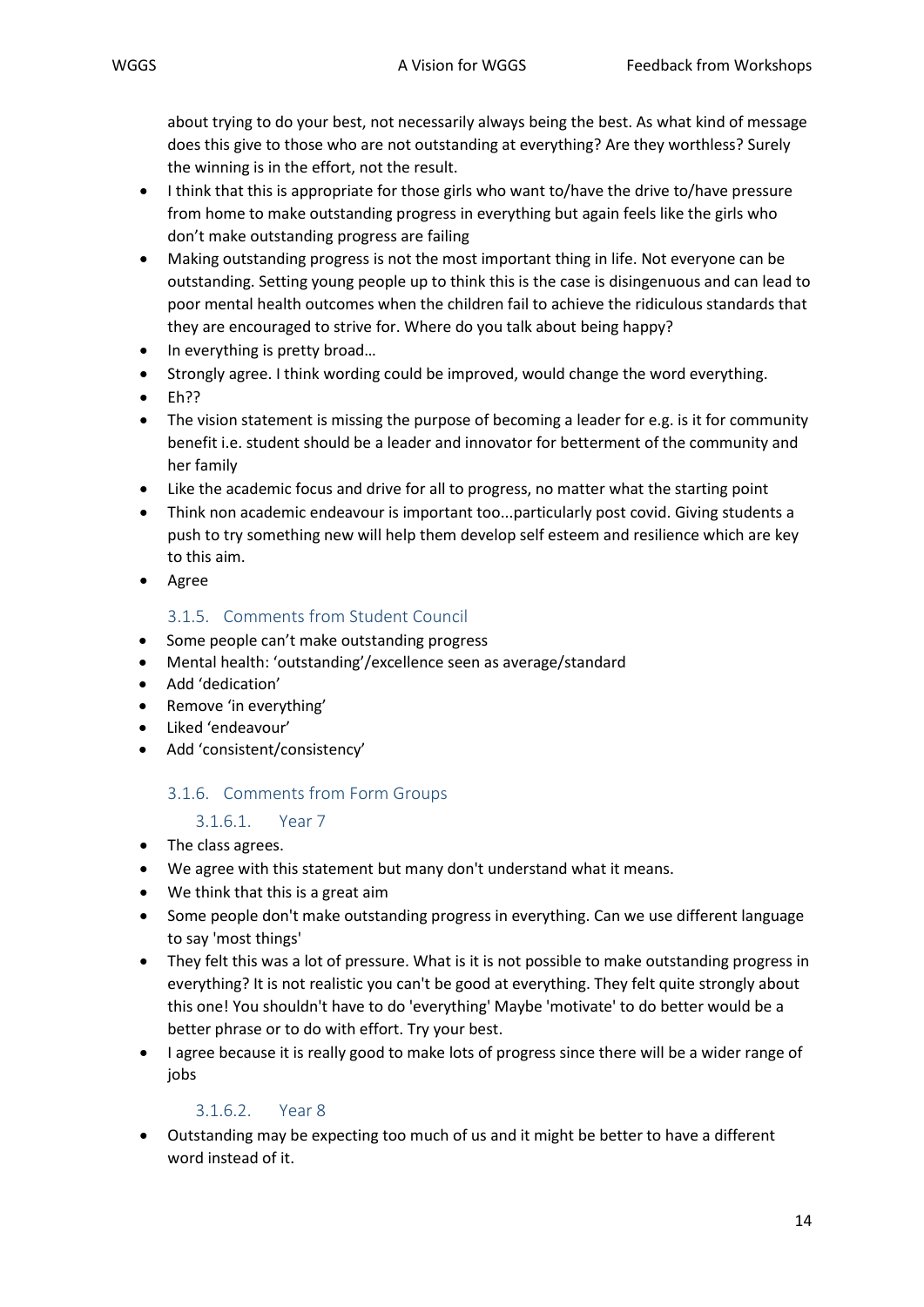- issues with 'outstanding', pressuring, should focus on effort (try to make progress), hard work more important than success
- The class agreed fully with this aim.
- Setting standards that might be a bit too high. Encourages succes and set goals.
- learning from mistakes, understanding that people can't be outstanding at everything, understanding that people make progress at different paces.
- I am happy with this. Acceptable. Personally, I believe that the term 'outstanding progress in everything' is a bit too excessive. Everyone has strengths and weaknesses, so being good at everything is simply not an option for some.

#### 3.1.6.3. Year 9

- <span id="page-15-0"></span>• Many students replied saying the aim was expecting too much from them. Everyone hopes them can make outstanding progress in everything but many said it can then take a toll on mental health if they try to be perfect for everything.
- Not everyone is focussed on academics sports and art etc. are also very important; Not everyone will make outstanding progress in everything; Liked the use of the word participating
- Feels pressurising, but most agree that they should give everything a go and have a headfirst attitude.. Perhaps a focus on 'steady' or 'consistent' progress in everything- not everybody can be outstanding in everything?
- It is not going to change anything. There are other things apart from academics that people can thrive towards.

#### 3.1.6.4. Year 10

- <span id="page-15-1"></span>• Pressure! Don't like the word "everything" as not everyone is good at everything. Is this putting all under pressure to achieve a potentially unattainable standard? Imagine being a year 6, and their view of this
- Not only specify academics. More attainable aims, less pressurising. 'Outstanding progress in everything' doesn't mean much.
- Unrealistic expectation that everyone will be good at everything
- 'outstanding' is pressurising and 'outstanding in everything' could be unattainable. 'Everything' is not a very academic word. Again, prefer focus on effort, the journey of steps in the right direction, learning to work as a team, be kind
- No sure what it means, also not possible to make progress in everything!

#### 3.1.6.5. Year 11

- <span id="page-15-2"></span>• we agree it is important to participate in academics, but we disagree with the 'outstanding progress in everything'. This is simply unrealistic, as we will not be able to be 'outstanding' in every aspect of our school lives.
- it shouldn't just be about academics, vague (what is 'everything'), 'endeavour' should be plural
- We should be ambitious but believe it is only possible to ATTEMPT this; overachieving is pressurising.
- Try our best in everything rather than to be outstanding. To identify key strengths and excel in these?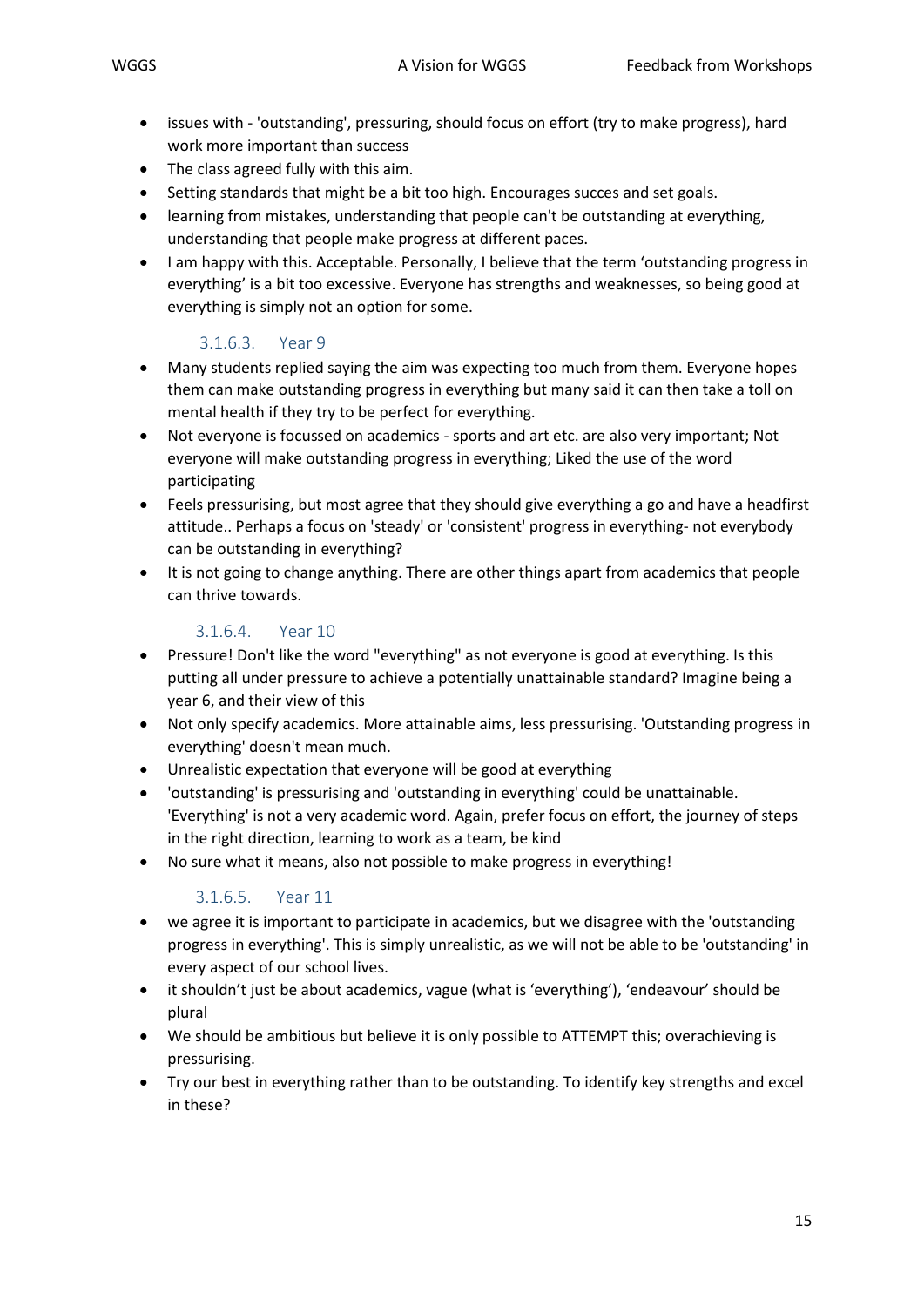#### 3.1.6.6. Year 12

- <span id="page-16-0"></span>• We think being a leader is not realistic for everyone but being excited about learning is realistic
- daunting, pretentious, overly ambitious not a clear aim,
- take away 'in everything' as it sounds unachievable and intimidating
- Unrealistic. Do not have to be academic to be a leader. What is meant by "everything"?
- The class agreed with this statement however instead of saying 'making progress' refer to the idea of upholding an outstanding work ethic which would enable each student to thus make progress in everything they do.
- <span id="page-16-2"></span><span id="page-16-1"></span>3.2.will learn to be a leader, innovator and driver of change by: developing a passion for learning to be carried throughout life.
	- 3.2.1. Data from the staff survey

|                          | 61% |
|--------------------------|-----|
| Agree                    | 34% |
| Neutral                  | 5%  |
| Disagree                 | 0%  |
| <b>Strongly Disagree</b> | በ%  |

#### 3.2.2. Comments from Staff workshops

- <span id="page-16-3"></span>• Live 'determining their own future'
- Like use of the word 'developing'
- Learning to be carried and 'shared' throughout life
- Like the word 'developing'.
- 'to be carried and shared' throughout life.

#### 3.2.3. Comments from the staff survey

- <span id="page-16-4"></span>• Rephrase - "developing a lifelong passion for learning".
- Every person should be willing to learn throughout their entire lives. You CAN teach an old dog new tricks.
- I think this is really important as learning doesn't stop when you leave school and having that ambition is positive.
- Again the word leader seems a bit off putting as not everyone will be a leader-
- This is more achievable aim.
- This is what schools should impart. A passion for learning at any level that can be sustained and increased as time goes on if applicable.
- I think students should understand that learning is a life long process and that they should learn because they enjoy it not because they ned to pass a test.
- Yes, lifelong learning is essential, however, subject to modifying the root statement to remove leader - and replace with leadership qualities.
- Yes equipping students with this is essential. They also need the tools for independent learning - perhaps this should be part of our aims too.
- Carried could be replaced with nourished and cherished
- Alternative ' develop a lifelong love of learning'
- Include 'curiosity'
- A 'lifelong' passion and joy for learning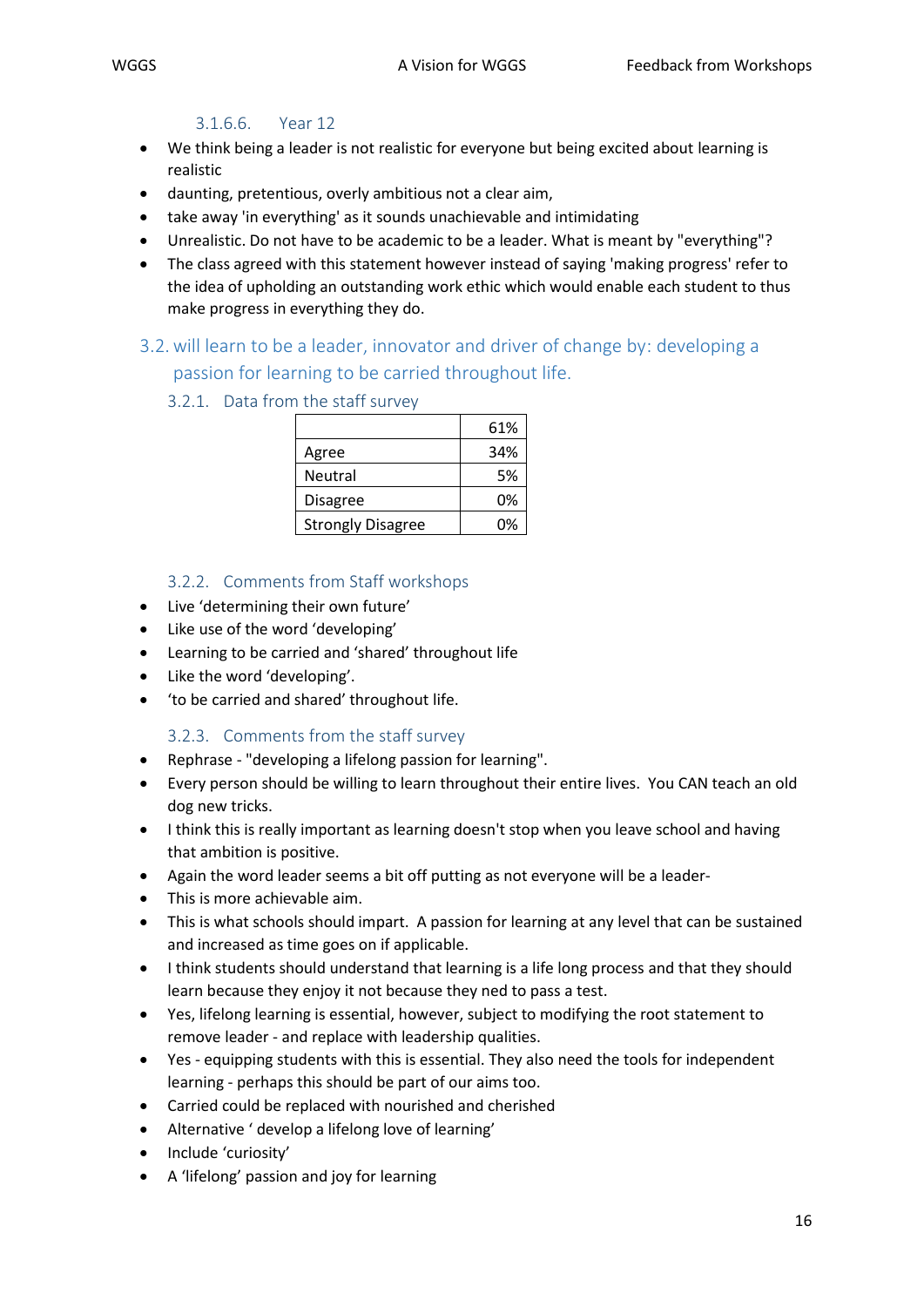#### 3.2.4. Comments from Parent Survey

- <span id="page-17-0"></span>• Perfect!
- I agree
- i agree
- This is a good statement
- Agree however 'carried' implies placing a burden on a pupil.
- Agree
- I agree
- Good
- I agree with this. Developing a passion for learning is essential.
- Perfect as is.
- Completely agree with this aim and it is excellent re-wording of the current second aim and is clear and concise.
- Strongly agree
- Yes, agree with this. Lifelong curiosity and learning should be a key aim.
- I totally agree that Watford Girls can help develop a passion for learning but again not necessarily appropriate to the vision proposed above.
- There is a big difference between a passion for learning, which is a good thing, and linking it to success. Learning should be enough for its own sake.
- Like, but might need word crafting (that will be…)
- Strongly agree, clear concise wording
- Agree
- Passion is too instinctual hence cannot be developed. Although a commitment can be made or developed consciously. Therefore i suggest.. "..will learn to be a leader by developing commitment towards inquisitiveness and learning""
- Like it! This is what our school and teachers (and us as parents should be doing), instilling that passion for leaning beyond and outside of school too
- Agree
- Agree

#### 3.2.5. Comments from Student Council

- <span id="page-17-1"></span>• teachers should instil passion
- Passion is not quantifiable
- <span id="page-17-2"></span>• Add 'enthusiasm'

#### 3.2.6. Comments from Form Groups

#### 3.2.6.1. Year 7

- <span id="page-17-3"></span>• The class agrees.
- We think this statement is key to our society.
- We agree with this
- We like this aim
- You don't have to be passionate about the subject to learn.
- Not everyone wants/needs to be a leader. It's their choice. If you want to be a leader, the school could give you clearer guidance on how to do this

#### 3.2.6.2. Year 8

<span id="page-17-4"></span>• The form was happy with this statement and didn't want to make any changes.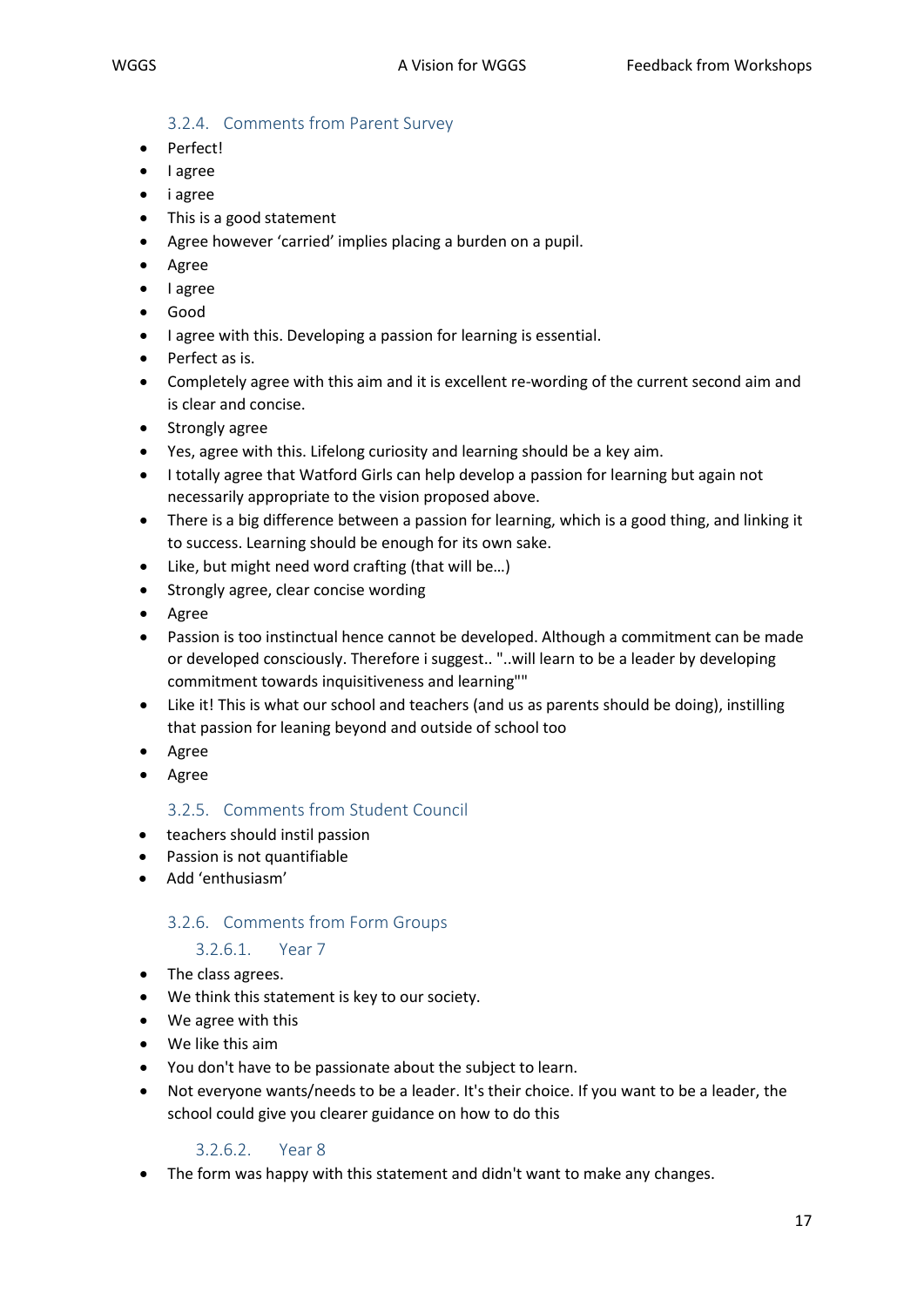- 8B approve!
- The class agreed fully with this aim.
- Preparing you for the future.
- We are all happy
- I consider this appropriate as it says about learning to love learning which is not common

#### 3.2.6.3. Year 9

- <span id="page-18-0"></span>• All students agree with this aim. They said its fair to expect that from them and everyone is willing to follow this aim. They were happy to know there was an aim expected from them following into the 'real world'.
- Some people have a natural passion for learning that can be hard to reproduce; Links to later life which is good
- Not everyone would like to think about education, some people learn differently and will not carry the same passion for education. Doesn't necessarily apply to all academic options and should be a little clearer to people who don't want to pursue careers in education. At the same time, it can also refer to things like skills rather than most typical academic ideas.
- Agree with this statement.

#### 3.2.6.4. Year 10

- <span id="page-18-1"></span>• It makes sense. There is better elaboration than the first two aims.
- We all agree, with the meaning of the statement. A bit too long, could be more concise.
- Its a good aim but should encourage opinions and debates shouldn't tolerate opinions that are morally wrong
- Prefer 'kind' to 'caring'. 'Tolerant' not liked by all as a word. 'Respect and consider others' opinion'
- Sounds good.

#### 3.2.6.5. Year 11

- <span id="page-18-2"></span>• we fully agree with this statement. Students should be able to be respectful to everyone and their individual opinions.
- too wordy and long, unrealistic as people will have disagreements,
- Agree, as it focuses on everyone's wellbeing.
- We agree

#### 3.2.6.6. Year 12

- <span id="page-18-3"></span>• Agreed
- good,
- very long and its the same thing repeated in different words so it could be condensed- "caring" and "respectful"/ "open" and "tolerant"
- Agree.
- The class agreed with this AIM.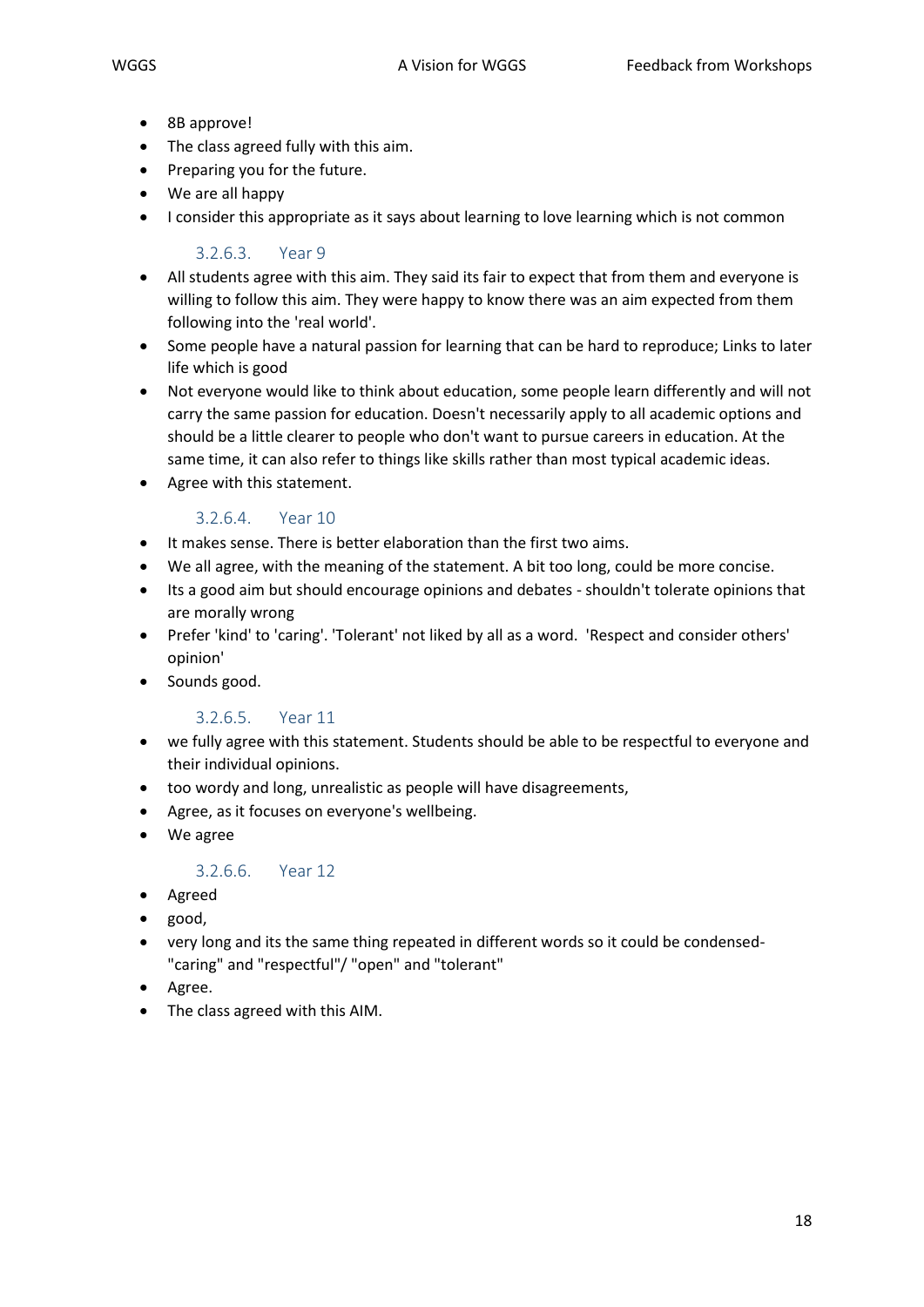- <span id="page-19-1"></span><span id="page-19-0"></span>
	- 3.3.…will learn to be a leader, innovator and driver of change by: being respectful and caring towards others, having an open, tolerant mind and being able to make and understand moral judgements
		- 3.3.1. Data from the staff survey

| <b>Strongly Agree</b>    | 61% |
|--------------------------|-----|
| Agree                    | 29% |
| Neutral                  | 7%  |
| Disagree                 | 2%  |
| <b>Strongly Disagree</b> | በ%  |

#### 3.3.2. Comments from the staff workshops

- <span id="page-19-2"></span>• Suggest to change to 'caring towards themselves and others'
- Don't like tolerant because it implies 'putting up with'
- Kindness might be nice
- 'tolerant' seems quite passive. Change to 'empathy'
- Include trying things and learning from mistakes
- Could include being inquisitive
- Caring not just ourselves, but others. It covers everything, including gender & race etc
- 'Tolerant' can be misinterpreted
- Remove 'being able to make and understand moral judgements' to and by developing a sense of integrity with social and personal responsibility'.
- Swap ' make and understand' need to understand before making.
- 'tolerant' makes us think of 'putting up with' negative things. 'Open mind' would be enough.
- Shorter version ' being respectful, open minded and caring towards everyone'.

#### 3.3.3. Comments from staff survey

- <span id="page-19-3"></span>• Tolerance isn't always a good thing.. 'enquiring' or 'questioning'
- I think it's an important message and we have the opportunity to teach an entire generation of women about tolerance, equality and making good moral judgments and women supporting women.
- Respect for each other AND for the environment
- This is particularly important in todays society and more marginalized groups have a voice. Being able to understand a different point of view it key.
- If anything this is the most important aim.
- Again the word leader seems a bit off putting as not everyone will be a leader-
- I think the addition of "Being the best I can be" at the beginning would make this nice and wide ranging.
- Tolerant seems quite passive so could be replaced with a stronger word.
- 'inclusive mindset' could be used in place of 'tolerant mind', as inclusion can sound more positive than tolerance.
- Social responsibility, understanding and awareness is key in today's world
- The word tolerant can be viewed differently by individuals. We wouldn't want to promote that we should be tolerant about all things (i.e. gender pay gap) as this would go against our vision statement of 'being drivers of change'.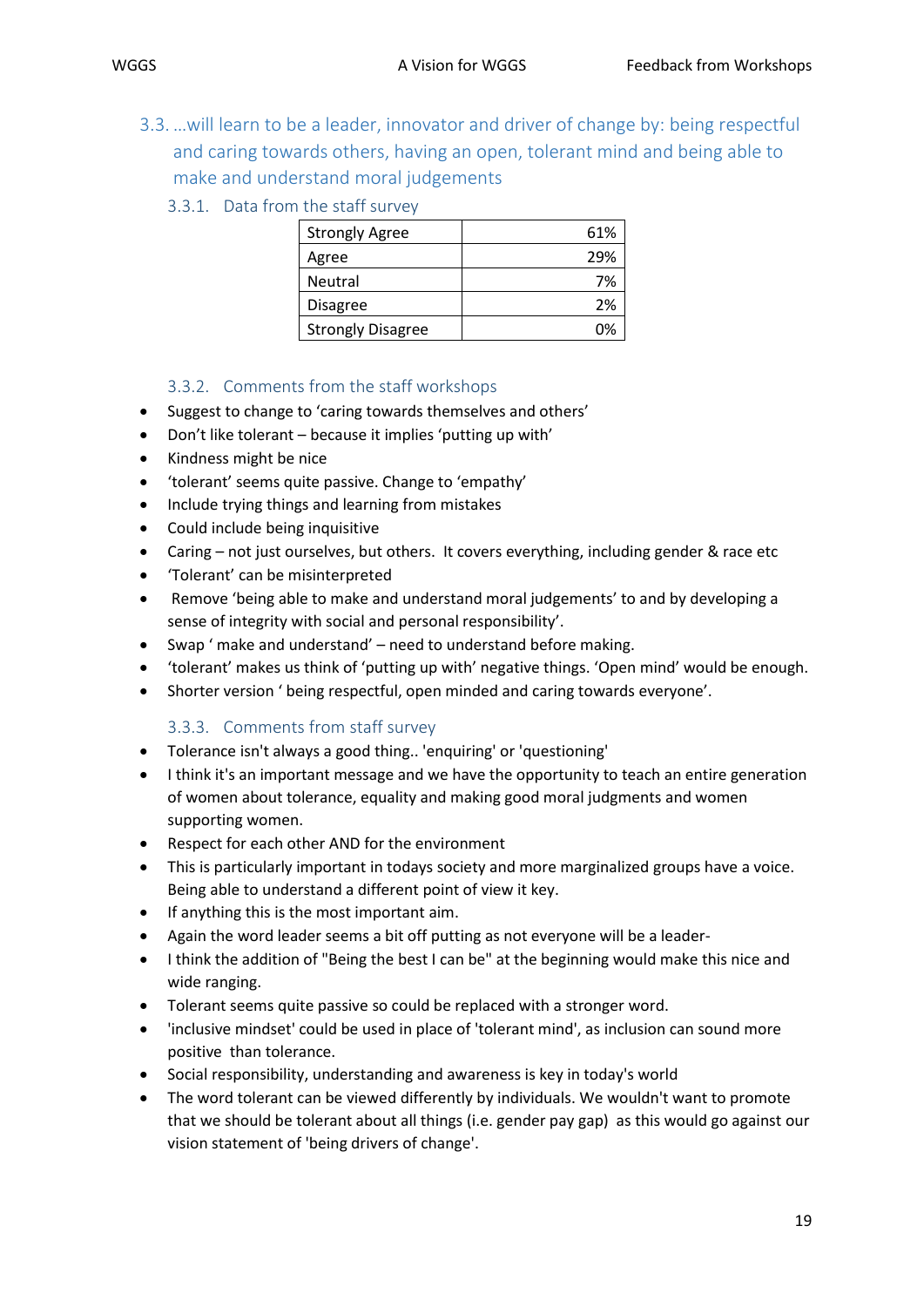• Is kind better than caring since we may want to distance women from the carer/caring responsibility.

#### 3.3.4. Comments from Parent Survey

- <span id="page-20-0"></span>• Not enough about self care and compassion, sounds too sacrificial.
- I agree and think it's very important
- i agree
- Very good statement
- Agree
- Agree
- I think this is a really important aim but I don't think it relates well to to vision of creating leaders, innovators and drivers of change. I think that the vision for each pupil to become one of these three things is limiting and not inclusive for all. Not every child will become one of these and not every parent wants that for their child. There is plenty of value in a person who has the attributes described in this aim who won't become a leader, innovator or driver of change.
- Growth mindset- could remain . Otherwise fine.
- I agree with this statement. Care and compassion in school are essential especially after the pandemic when many students' well-being have been affected.
- I think this is great, but I think the critical thinking might be important in this statement. Having an open and tolerant mind is important, but critical thought to analyse information, to recognise bias seems to me to be extremely important.
- Agree with this aim and it is well-worded.
- Strongly agree
- Yes to most of this, but not "being able to make and understand moral judgements". What does this even mean? Sounds very "preachy" as if the school will be guiding our daughters as to the "right" moral judgements to make, irrespective of religious, personal or ethical beliefs. Much more important to highlight need for critical thinking around moral dilemmas.
- I totally agree with the above point and feel it is so important and possibly more so than the main aim. Surely creating the above kind of girl is what Watford Girls is more about or should be in this world they are entering. I feel that this point would be more in keeping with the aim and ethos of the school and always has been since Helen Hyde's days.
- This is the most important of the three questions. But again this should be an aim for everyone not just leaders etc..
- Like
- Strongly agree, makes more sense to me to have understand then make moral judgements.
- Shouldn't be an aim, should be In place already.
- I agree with the statement
- Also agree, this is about the 'whole child' not just their academic skills
- Agree
- Agree. What about developing emotional intelligence ?

#### 3.3.5. Comments from Student Council

- <span id="page-20-1"></span>• same sort of word is repeated
- Very necessary aim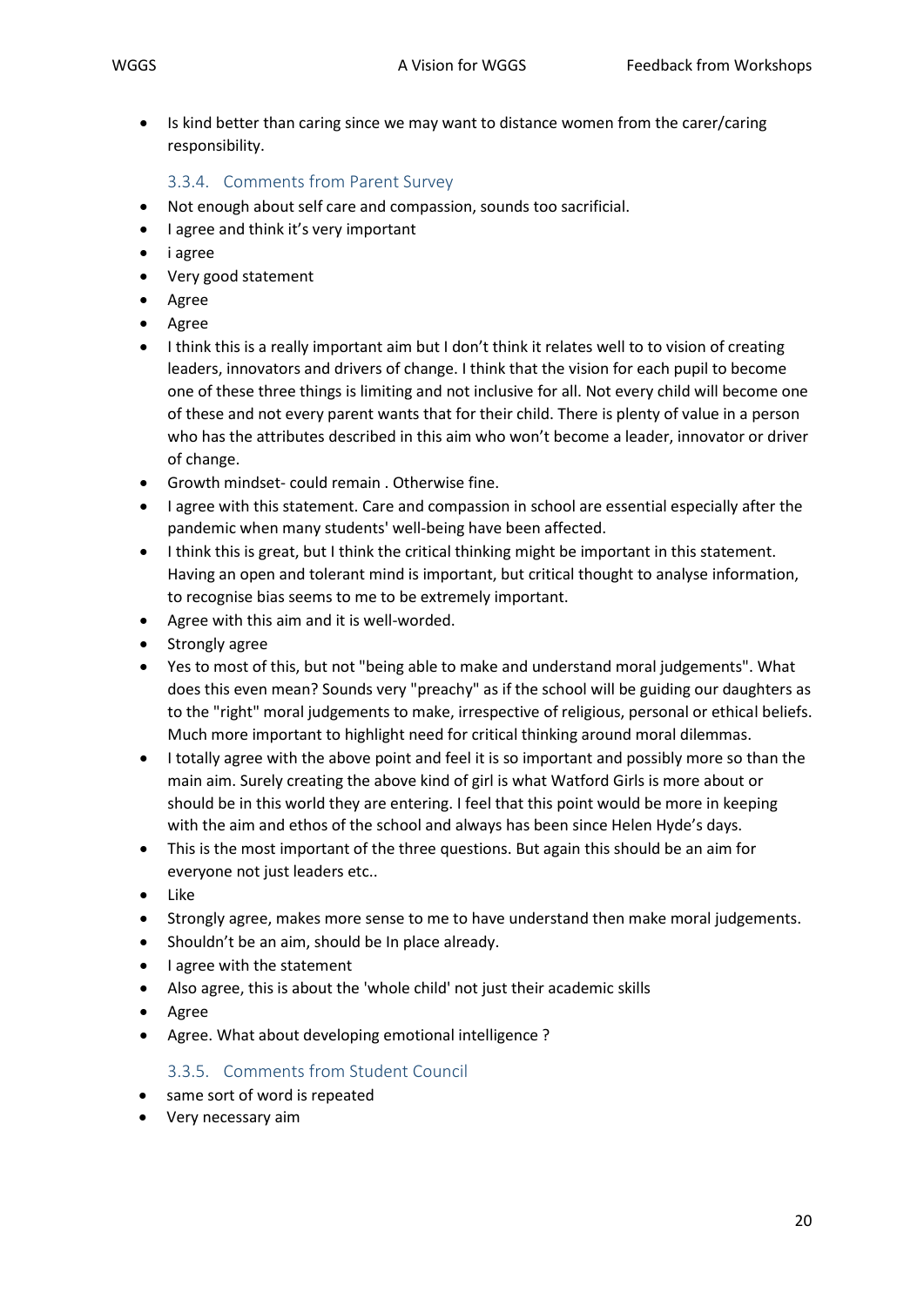#### <span id="page-21-0"></span>3.3.6. Comments from Form Groups

#### 3.3.6.1. Year 7

- <span id="page-21-1"></span>• The class agrees.
- The majority of the class don't agree with this statement because we think it is demotivational.
- We agree with this
- We like the 'I can do it, i will do it'. We don't like the first part 'living by the maxim' as it suggests that's the highest you can achieve.
- Yes they liked this
- Not everyone has the confidence to lead and not everyone is a leader. Practically everyone is the leader of their own lives and we should encourage the students to live a successful and good life

#### 3.3.6.2. Year 8

- <span id="page-21-2"></span>• The form was happy with this statement and didn't want to make any changes.
- 8B approve!
- The class agreed fully with this aim.
- Preparing you for the future.
- We are all happy
- I think that this aim is one of the key points of WGGS (or at least it was for me when I wanted to go to WGGS) and by having a passion for learning

#### 3.3.6.3. Year 9

- <span id="page-21-3"></span>• All students agreed with this aim and hoped they were already meeting it.
- Form generally agrees with this statement
- Longer than it needs to be, not too different enough for all of them to be there. It could be condensed slightly.
- Unrealistic.

#### 3.3.6.4. Year 10

- <span id="page-21-4"></span>• It makes sense. There is better elaboration than the first two aims.
- We all agree, with the meaning of the statement. A bit too long, could be more concise.
- Its a good aim but should encourage opinions and debates shouldn't tolerate opinions that are morally wrong
- Prefer 'kind' to 'caring'. 'Tolerant' not liked by all as a word. 'Respect and consider others' opinion'
- Sounds good.

#### 3.3.6.5. Year 11

- <span id="page-21-5"></span>• we fully agree with this statement. Students should be able to be respectful to everyone and their individual opinions.
- too wordy and long, unrealistic as people will have disagreements,
- Agree, as it focuses on everyone's wellbeing.
- We agree

#### 3.3.6.6. Year 12

- <span id="page-21-6"></span>• Agreed
- good,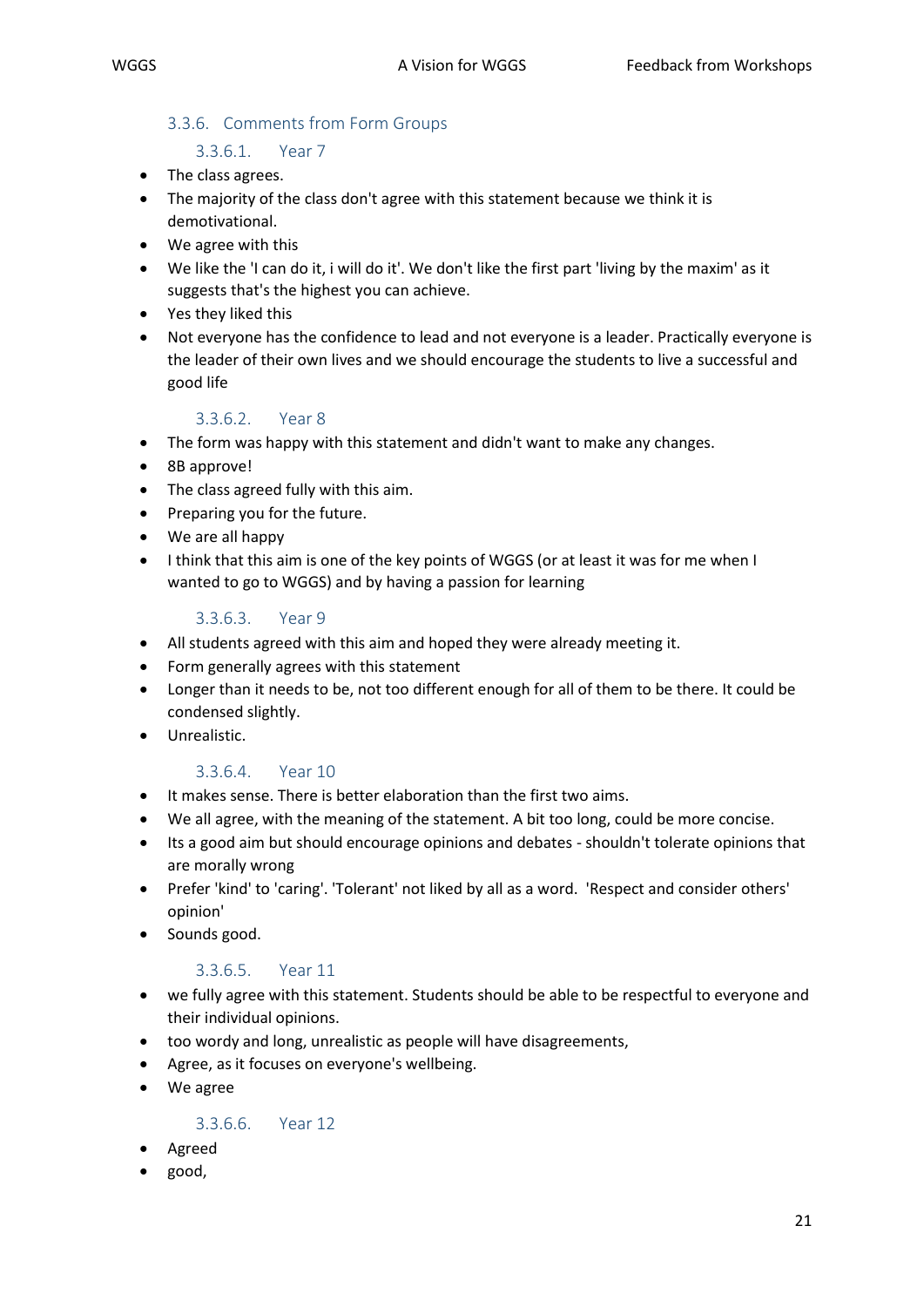- very long and its the same thing repeated in different words so it could be condensed- "caring" and "respectful"/ "open" and "tolerant"
- Agree.
- The class agreed with this AIM.
- <span id="page-22-1"></span><span id="page-22-0"></span>3.4.will learn to be a leader, innovator and driver of change by: living by the maxim 'I can do it, I will do it!'

#### 3.4.1. Data from the staff survey

| <b>Strongly Agree</b>    | 51% |
|--------------------------|-----|
| Agree                    | 34% |
| <b>Neutral</b>           | 10% |
| Disagree                 | .5% |
| <b>Strongly Disagree</b> | በ%  |

#### 3.4.2. Comments from the staff workshops

- <span id="page-22-2"></span>• Not enough on its own
- Positive
- Connects well to aims
- Support for days when we feel we really can't do it.
- has the school motto been lost in these aims (i.e. 'going forward with preparation'?).
- Connects well to all aims
- Support for days when we feel we really can't do it.
- "I can do it, I will do it" all agreed to keep!
- Easy to remember, positive, empowering, short and snappy.
- Empower student to go forward with preparation
- Think there is something missing ; determining their own future i.e. not based on others influence.

#### 3.4.3. Comments from staff survey

- <span id="page-22-3"></span>• The maxim is inspirational but not always achievable. Also long as they try their best and want to achieve more.
- 'I can and I will' would be a less cringy, more memorable line, and more in line with what we mean in my opinion.
- The aim fits this WGGS saying, but personally I have always found the saying a bit cheesy!
- I think this growth mindset approach is not adopted enough in school, apart from in Year 7.
- I can do my best, I will do my best (even if goal not fully achieved)
- I met an ex WGGS pupil recently who said exactly this.
- This is a great maxim and is really memorable (from a marketing point of view something like this should be printed on everything!)
- I like the maxim, but think that there are times when continuing to persevere becomes a barrier to success in other areas
- Again the word leader seems a bit off putting as not everyone will be a leader-
- Clear and concise, memorable and something that should be used more in lessons/assemblies.
- too simplistic and jargonised.
- I love it!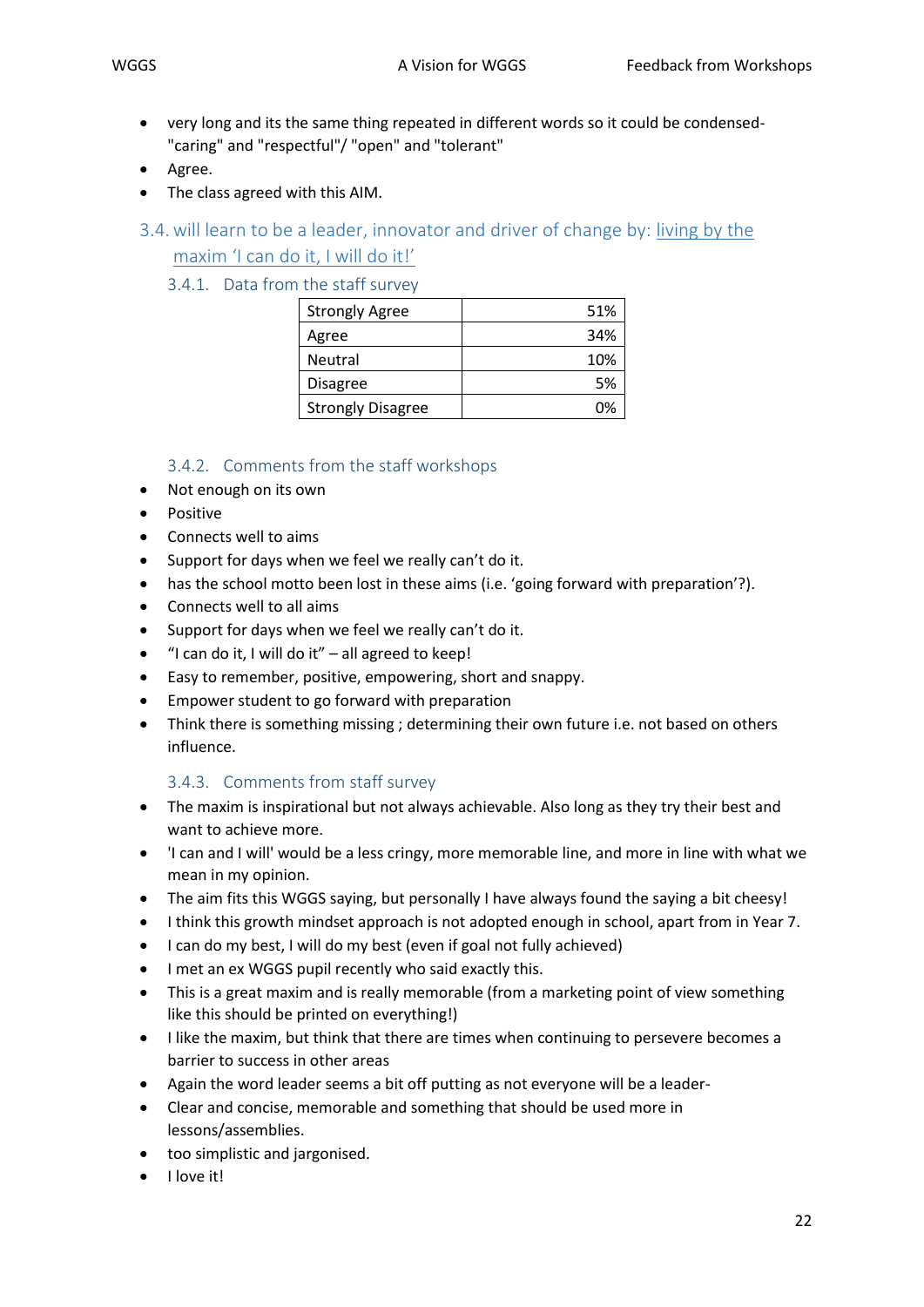- Resilience, responsibility, self-belief and self love.
- It's a part of WGGS history. Its short, sharp and memorable.
- I also agree Go forth with preparation, though less catchy is realistic since it does not assume success comes from determination alone but from preparation.

#### 3.4.4. Comments from Parent Survey

- <span id="page-23-0"></span>• Good but what if I don't do as well as I could- is it important to teach children to deal with disappointments/failures.
- It's the ethos's that's has been at WGGS for as long as I can remember! It's snappy and fits a WGGS girl
- i agree
- Not a huge fan of this it could be built more around consistency and resilience even more. Sometimes they might not make it the first time.
- Agree
- Agree
- I agree
- Never really liked this moto, preferred Latin one. Should be more stronger & powerful.
- I think prior to the pandemic I would agree with this AIM, but feel some students don't feel they 'can do it' and perhaps as a result think they don't 'fit in'. The pandemic has been a struggle for so many students and the missed learning will mean it will take some students longer to get to the same endpoint.
- I still like this maxim and I think it is appropriate and was hoping you would retain it.
- Absolutely agree with this aim and wording is to the point.
- Strongly Agree
- Yes, glad this is still in place. It's positive, proactive and all encompassing.
- I like the I can do it I will do it point, and to be fair it does match the proposed aim.
- No. This is wrong. Just because you can do something it does not mean that you should. There are all sorts of situations where doing something would lead to a bad outcome for the child or others. It creates a sense of entitlement. It also engenders a sense of failure when the child is told they can do it but they think that they can't or in fact genuinely can't. Not everyone can do everything they set their minds to.
- Like
- Strongly agree and believe it is important that empowerment and self belief are encouraged within the school. Think the word 'maxim' is not easy to understand so might be jargon like language and not sure Yr 7s would know what this meant on starting at WGGS. Motto might be easier vocabulary choice.
- Agree
- I agree with the statement and also submit a suggestion, to make it a more practical phrase 'If I want it, I will do it'
- Yep!
- This feels a bit dated,. But I so still like it. It is simple
- Agree

#### 3.4.5. Comments from School Council

<span id="page-23-1"></span>• like aim but phrase is sometimes misused in daily life (not the fault of the aim)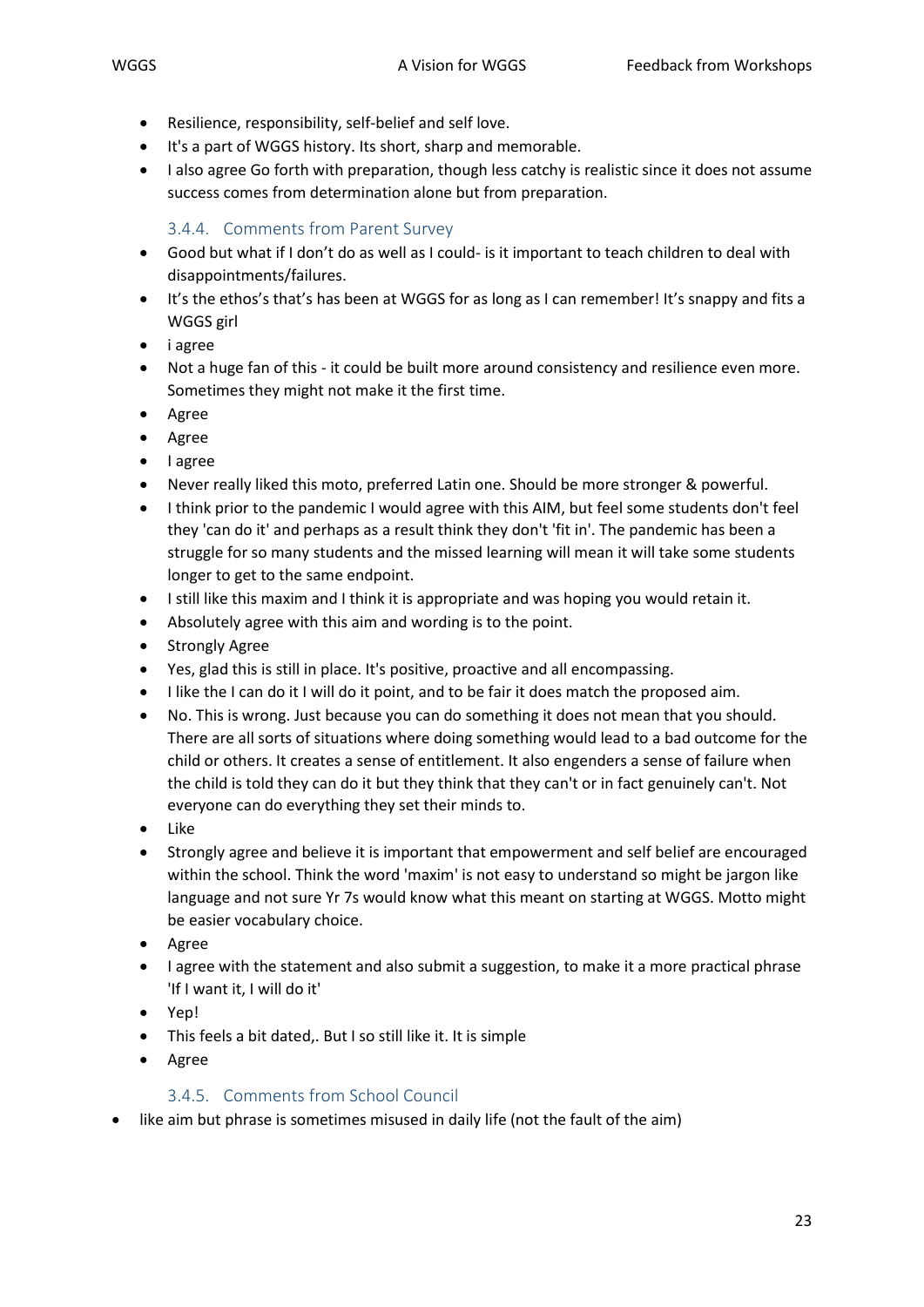#### <span id="page-24-0"></span>3.4.6. Comments from Form Groups

#### 3.4.6.1. Year 7

- <span id="page-24-1"></span>• The class agrees.
- The majority of the class don't agree with this statement because we think it is demotivational.
- We agree with this
- We like the 'I can do it, i will do it'. We don't like the first part 'living by the maxim' as it suggests that's the highest you can achieve.
- Yes they liked this
- Not everyone has the confidence to lead and not everyone is a leader. Practically everyone is the leader of their own lives and we should encourage the students to live a successful and good life

#### 3.4.6.2. Year 8

- <span id="page-24-2"></span>• Living by could be changed to believing in or another word as it might be coming on too strong.
- 8B approve!
- The class in general agreed that this would be motivational and encouraging to students throughout all years.
- Encouraging success. But is only encouraging one form of success. Encouraging people to believe in them self
- We are all happy
- I think it is very appropriate because our motto shows that we have the mindset/attitude of anything is possible, so we could very well change the future or the world, and we can learn about that at WGGS.

#### 3.4.6.3. Year 9

- <span id="page-24-3"></span>• Not all students agreed with this aim. Their responded saying it was quite a forceful quote because by default everyone can do everything but doing everything takes a toll on mental health and also decreases your growth mindset towards it.
- It is a bit cliched; it doesn't acknowledge our limitations; doesn't take into account what we want to do; It's not encouraging - it feels too forceful; It's short and memorable
- Can't always do it, our blazers and planners have the words ' sperate parati' which means go forward with preparation which people find is more encouraging and just a better term to use.
- Cringy. Only works for optimists.

#### 3.4.6.4. Year 10

- <span id="page-24-4"></span>• We live with this, but we don't necessarily like it. It feels almost as if there is no option for mistake.
- We agree.
- No one takes it seriously it has become a bit of a joke
- Not very popular. Overused motto that is made fun of.
- Cringy and a bit weird, not big fans.

### 3.4.6.5. Year 11

<span id="page-24-5"></span>we agree with this statement. this is an appropriate vision of WGGS as it is something every student can live up to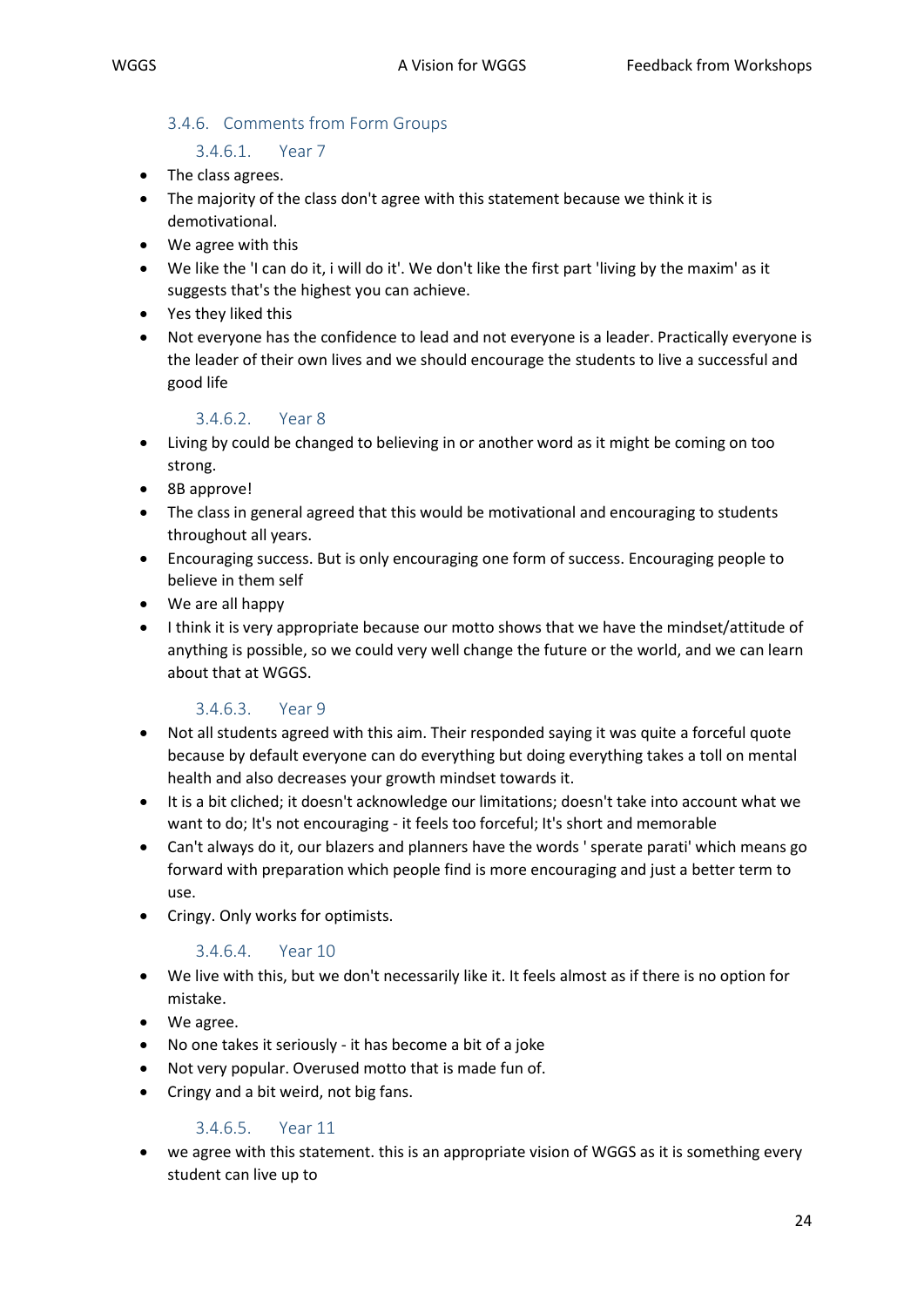- what if you can't do it?, slightly outdated
- Yes, very motivating.
- We voted 27 for I can do it and I will do it. 3 for Go forward with preparation -

3.4.6.6. Year 12

- <span id="page-25-0"></span>• Yes
- we don't think the school acts on it, school does not do enough for to help the confidence of students, maybe the school don't mean it when said
- we dont like this would rather go with the school motto "sperate parati" as the meaning behind this sounds better
- What if you can't "do it"? Unrealistic.
- The class agreed with this maxim as being a good way to achieve their aims and goals whether it be academic or not.
- <span id="page-25-1"></span>4. Aims for Staff: To what extend do you agree that staff should have separate aims?

### <span id="page-25-2"></span>4.1. Data from staff survey

| <b>Strongly Agree</b>    | 20% |
|--------------------------|-----|
| Agree                    | 61% |
| <b>Neutral</b>           | 12% |
| <b>Disagree</b>          | 5%  |
| <b>Strongly Disagree</b> | 2%  |

### <span id="page-25-3"></span>4.2. Comments from staff workshops

- What is meant research? Could we combine the first two bullet points.
- Some staff were unsure of what these aims actually meant (e.g. foster the whole community'.
- Suggestion to change: Each member of staff will be challenged and supported to lead, innovate and drive change by:
	- o Develop their skills and knowledge through research + collaboration
	- o Problem solve through innovation, initiative and experimentation.
	- o Foster a 'sense of' community
- Should also include 'team player' (don't like all to be leaders, too many chiefs not enough leaders)
- Should we have aims for parents?

#### <span id="page-25-4"></span>4.3. Comments from staff survey

- why through research?
- "work collaboratively with others to achieve excellence" I'd like to be in there too.
- You already have a duty of care to the girls we are here for just by turning up for work every day. Take responsibility and ownership of your role in school whatever that role is.
- Not all roles call for EACH of these points
- I think the school does a good job of offering support to staff when they need it and this would be key in order to achieve these aims.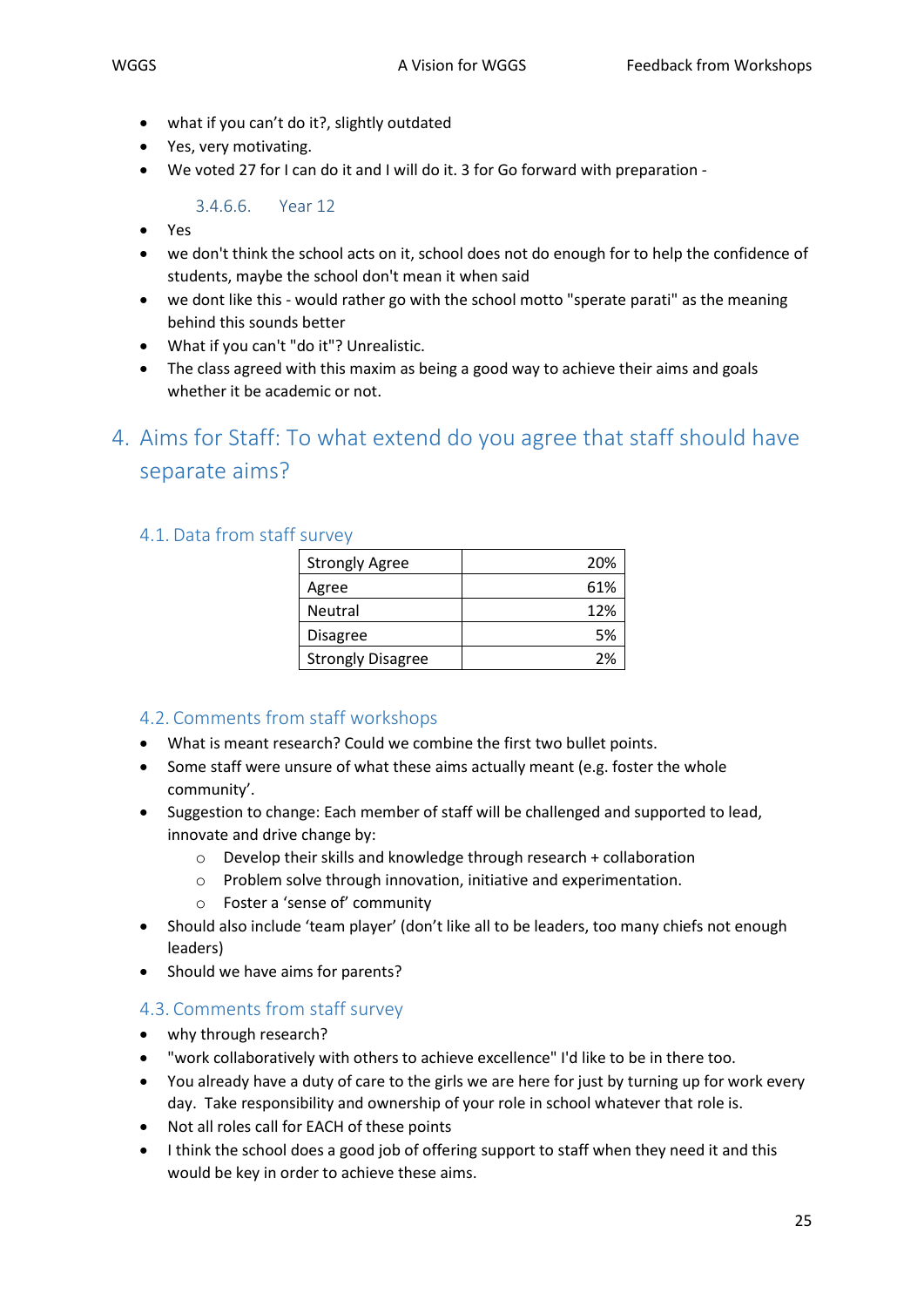- What does 'foster the whole community' mean? Too vague.
- Staff are struggling to get the work done right now so time is a big problem for them
- I feel we are and should promote being a community so that staff, students and all stakeholders should embrace the same values and aims
- I think the staff aims should take into account staff wellbeing and workload.
- For support staff there is very little training, so it's hard to be engaged in it. And there is certainly no scope for all to become leaders.
- Im not sure these are the right aims for staff as it is stating what is expected by any person in the teaching profession in any school not just unique to those at WGGS
- As an adult working with the school, it is accepted that I will be a role model, be a practitioner of good practice for the students to see and reflect in themselves.
- I think staff should have separate aims, but I don't see how it is possible to support everyone to be a leader. I also think the first point should just be "Develop their skills and knowledge".
- I am not sure that all the bullet points would apply to all staff and feel that they may need some refinement e.g. developing skills through research - not all of us will do research projects to get the best training.
- We problem solve empirically and in collaboration with colleagues within the National Curriculum which does not necessarily permit radical innovation - evolution to meet the changing needs of our student body and to prepare them for their futures.
- I like the focus on research but I think this needs to be very carefully worded and clarified. Research could include wider reading to deepen subject knowledge. Doing primary research is very time-consuming and the sample size is small making it less reliable. It is better to engage with the conclusions of larger studies and to try to adapt these to our context. Does everyone have to do this? Not necessarily.
- BUT again I would prefer the use of verbs rather than nouns....to lead etc

# <span id="page-26-1"></span><span id="page-26-0"></span>5. Use of Girl or Non Gender Specific Language

#### 5.1. Data from surveys

|                                 | Staff          | Parents | <b>Students</b> |      |      |                |      |     |       |
|---------------------------------|----------------|---------|-----------------|------|------|----------------|------|-----|-------|
| Number (Percentage)             |                |         | 7               | 8    | 9    | 10             | 11   | 12  | Total |
| Each girl will learn            | 11             | 8       | 25              | 21   | 6    | 1              | 20   | 0   | 52    |
|                                 | (27)           | (33)    | (14)            | (13) | (5)  | (1)            | (12) | (0) | (7)   |
| Each student / pupil will learn | $\overline{2}$ |         |                 |      |      |                |      |     |       |
|                                 | (5)            |         |                 |      |      |                |      |     |       |
| Each student will learn         | 23             | 13      | 136             | 118  | 96   | 118            | 100  | 51  | 619   |
|                                 | (56)           | (55)    | (76)            | (70) | (83) | (90)           | (58) | (0) | (80)  |
|                                 |                |         |                 |      |      |                |      |     |       |
| Each pupil will learn           | 5              | 3       | 10              | 21   | 5    | $\overline{2}$ | 40   | 27  | 105   |
|                                 | (12)           | (13)    | (6)             | (13) | (4)  | (2)            | (23) | 30) | (14)  |
| Total                           | 41             | 24      | 178             | 168  | 116  | 131            | 171  | 90  | 776   |

#### <span id="page-26-3"></span><span id="page-26-2"></span>5.2. Those who voted for girl.

#### 5.2.1. Comments from staff workshops

- Maintain identity
- Pupils and families have already accepted the school for what it is
- Important in terms of feminism and women's' rights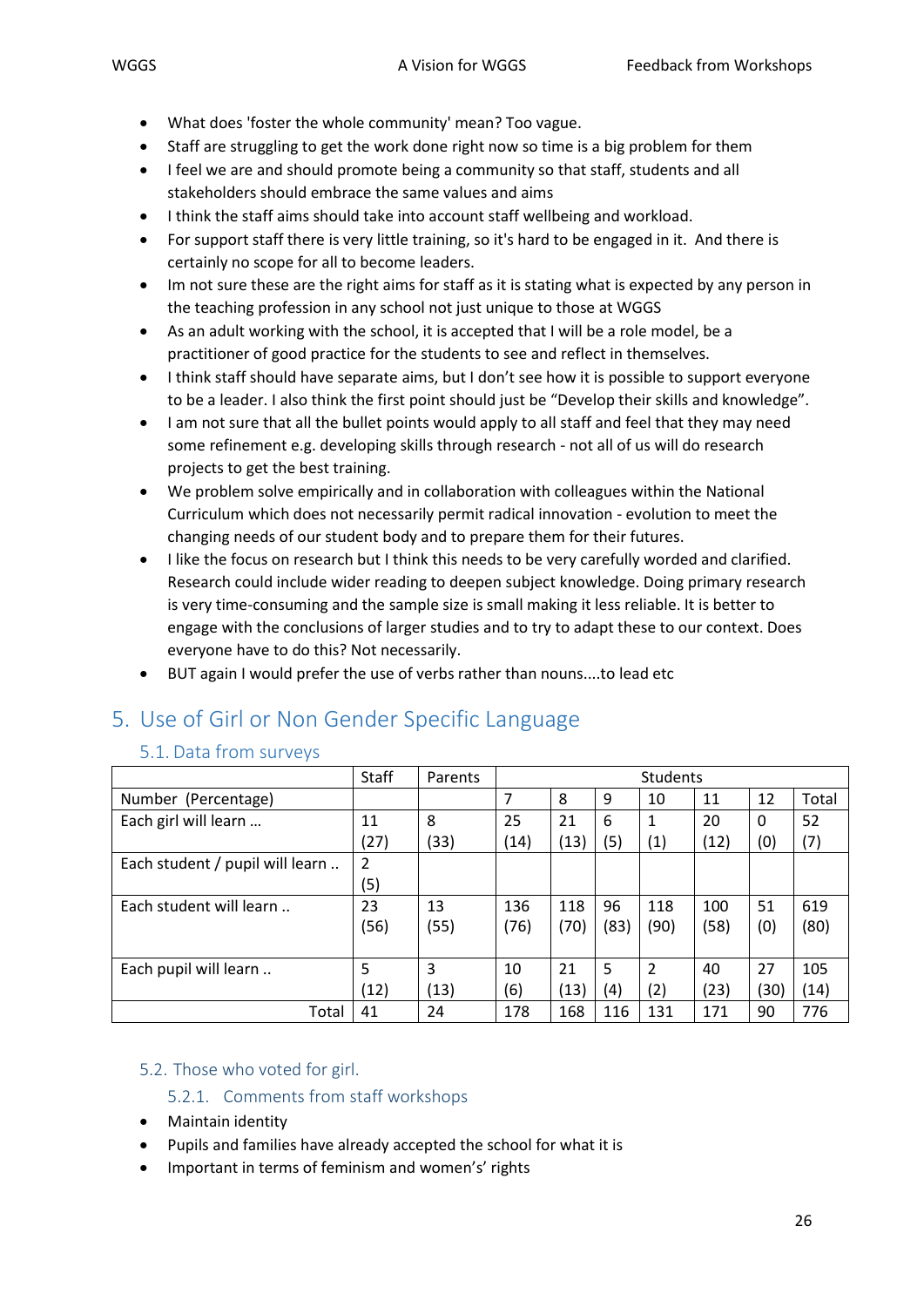- Is we have boys applying do we let them in?
- Girl could be used in a negative way, because you are female could this be used negatively.
- Seems irreverent to change this when Elizabeth Fuller did have a vision for girls
- There are other elements of the vision that may mean not all feel included.
- Need to know what WGBS language is will the Boys from WBGS be included?
- This is a girls school, do we don't need to stop saying girl. Girls are so much discriminated against, we should be able to say girl. Fear about backlash.
- Will using 'students' stop staff from refereeing to groups as 'girls'.
- Could we include the promotion of females in the aims?
- Being a 'Watford Girl' in an identity in itself.
- Removing 'girl' and we are not a grammar, so will we end up being 'Watford School'

#### 5.2.2. Comments from staff survey

- <span id="page-27-0"></span>• I am absolutist on this
- Whilst I agree that student would be the less offensive word, we are a girls school.
- We are Watford Grammar School for Girls. We are not Watford School for Pupils or Students.
- I am not sure why we are catering to 1% of the community who will arguably change their minds in future - the fact is they are all girls. No girl is going to be put off coming here because we have that in our vision - it is fundamental to who we are.
- We are Watford Grammar School for Girls. If you remove the word girl we may as well be called Watford School as we are not a Grammar School either.
- I feel very strongly that the vast majority of the student body identify as girls, yes they are students and pupils but they are also girls and we educate them differently than mixed schools and that is why they thrive. It really is our aim to educate girls, generic doesn't cut it because the education IS gender specific. Girls need to feel proud of who they are and if we remove language by which to describe themselves we can't do that. moreover by focusing on the inequalities still endured by women everywhere in the world and equipping them to recognise and combat these we are also equipping pupils in this school who do not identify as girls but who are subject to profound prejudice.
- Could we not have something like: 'Our girls and students/pupils will learn.....' This covers both groups.
- I believe that being a girls' school sets us apart and makes us who we are. Students and parents make a deliberate choice when joining us and students join us as girls in year 7. In today's world educating young women and equipping them with the confidence and skills to succeed in what is still an unequal society is highly important. This is not to say that we are not an open and caring school for all students. Indeed we are providing extremely good care for students who start questioning their identity and we support them all the way. The openness with which many students discuss these issues is testimony to this. However I also believe that being a girls school provides students with a safe space where they can question and explore. Finally, banning the words women or girls would in my view not be progressive, personally it would feel like we had to hide a part of our identity as a school. Girls and women should stand up for themselves and banning those words would water that idea and our aims down. It is important especially for young students to have this safe space and common identity.

#### <span id="page-27-1"></span>5.3. Comments from Parent Survey

• Girl - is more personal and I find the word more empowering than pupil or student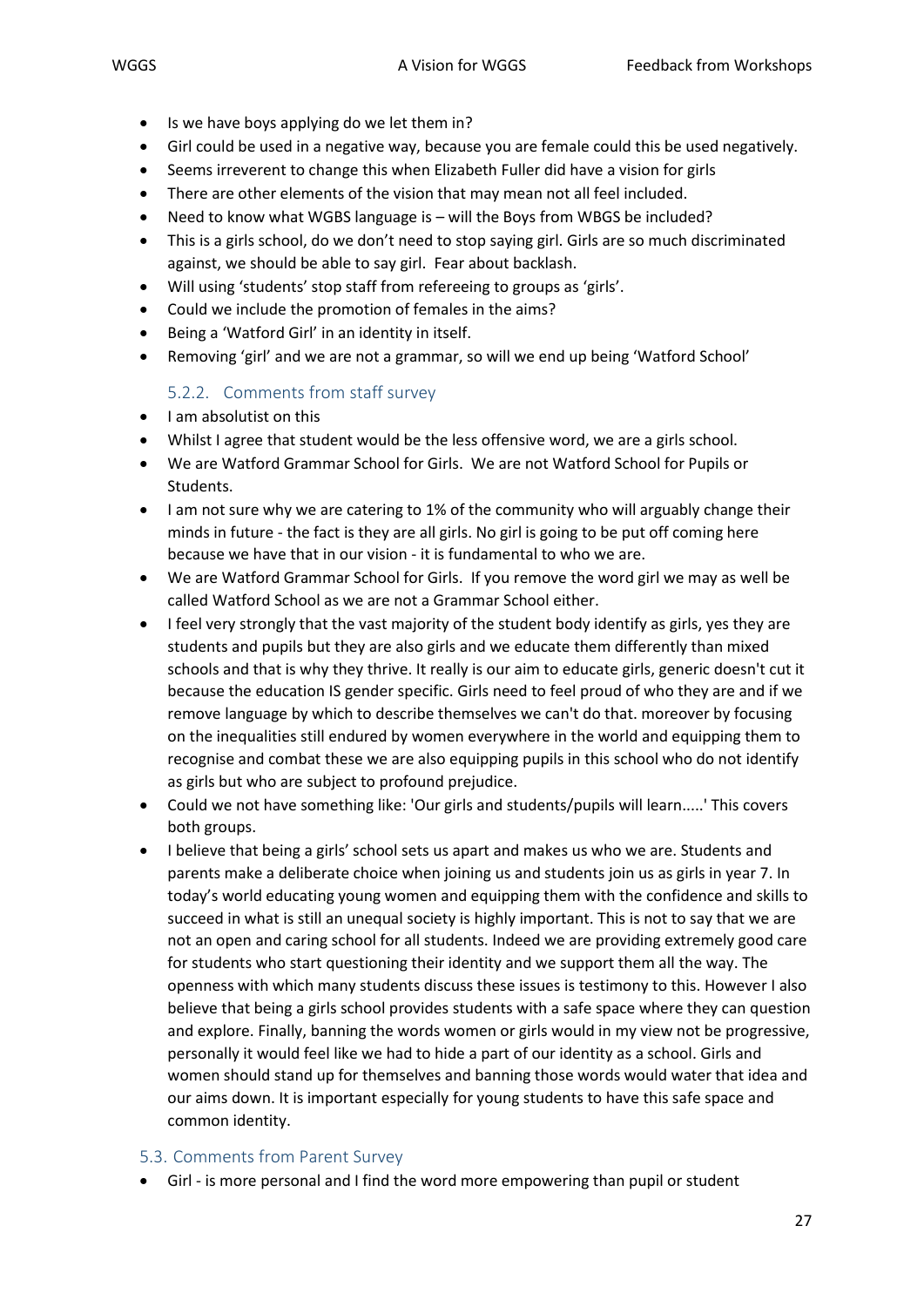- It is Watford Grammar School for Girls after all and it is important to distinguish that girls can excel.
- We prefer the address 'girl' and 'daughter' as this is unique to a girls school and sets it apart from any other school. It feels more personal and special.
- Because it is a girls school and the school has always been about promoting girls/women to achieve. Elizabeth Fuller set up a girls school to empower and educate young women and this should be intrinsic to the school's ethos. We chose to send our daughters here for a reason! By saying pupil or student, you are essentially taking that away.
- They are GIRLS!!!
- The "Each girl.." sentence is more relatable to all the students of a school for girls. The other sentences imply that the school may not be an all girls school.
- I am a strong believer that they should be proud of their sex and be a champion for what our girls can achieve, this is the only way to continue to drive equality in the workplace which is where they will be soon

#### <span id="page-28-0"></span>5.4. Comments from Student Council

- some like concept of 'girl' for 'Watford Girls' school
- Empower young women
- Some don't want 'girl' to fade
- Some said 'girl' is patronising

#### <span id="page-28-1"></span>5.5. Comments from Form Groups

- Everyone in this school is a girl and should be proud of it. Girl makes me feel powerful.
- I chose girl because I believe that without the term girl we are slowly going to lose the idea and empowerment behind being an all girls school. Furthermore, the most blatant reason would be because we do all attend a girls school so if the fact that we are called Watford grammar school FOR GIRLS has not bothered anyone then neither should the word girl being written. ( this does not mean that every student has to identify as a girl).
- I chose girl because I feel that as the school is Watford Grammar School For GIRLS, it makes sense for the aims and vision to be addressed towards girls.
- I chose girl because WGGS is a girls school. I chose girl because we are girls were not something else so by calling us girls it will have a gender of who they are talking to.
- I chose girl because while there are non-binary students in our school, the aims are a very important part of our school so we shouldn't lose our identity of our school as an all-girls school. I chose this girl to imply and relate to the Watford Girls school.
- I think girl is better because the schools name is called Watford girls grammar school and for that the word girls is in it so that is why I think we should be chosen to be called girls. It would be nice to keep a part of the WGGS history with the present today.
- It's a girls school. The school is called 'Watford Grammar Girls School' so it would be following the tradition.
- We are a girls school. We are a girl's school and we should be proud of the fact that we are all girls. I think that being a girl is empowering and we should embrace that. because the school is called Watford grammar school for GIRLS. I
- t is a girls school and it makes sense if everything is written as girl. it technically is a is a girls school but i dont mind anything.
- Girls is the better one as our school is the 'girls school' and it fits with our school more. We aren't defined by our anatomy and bodies but rather our brains.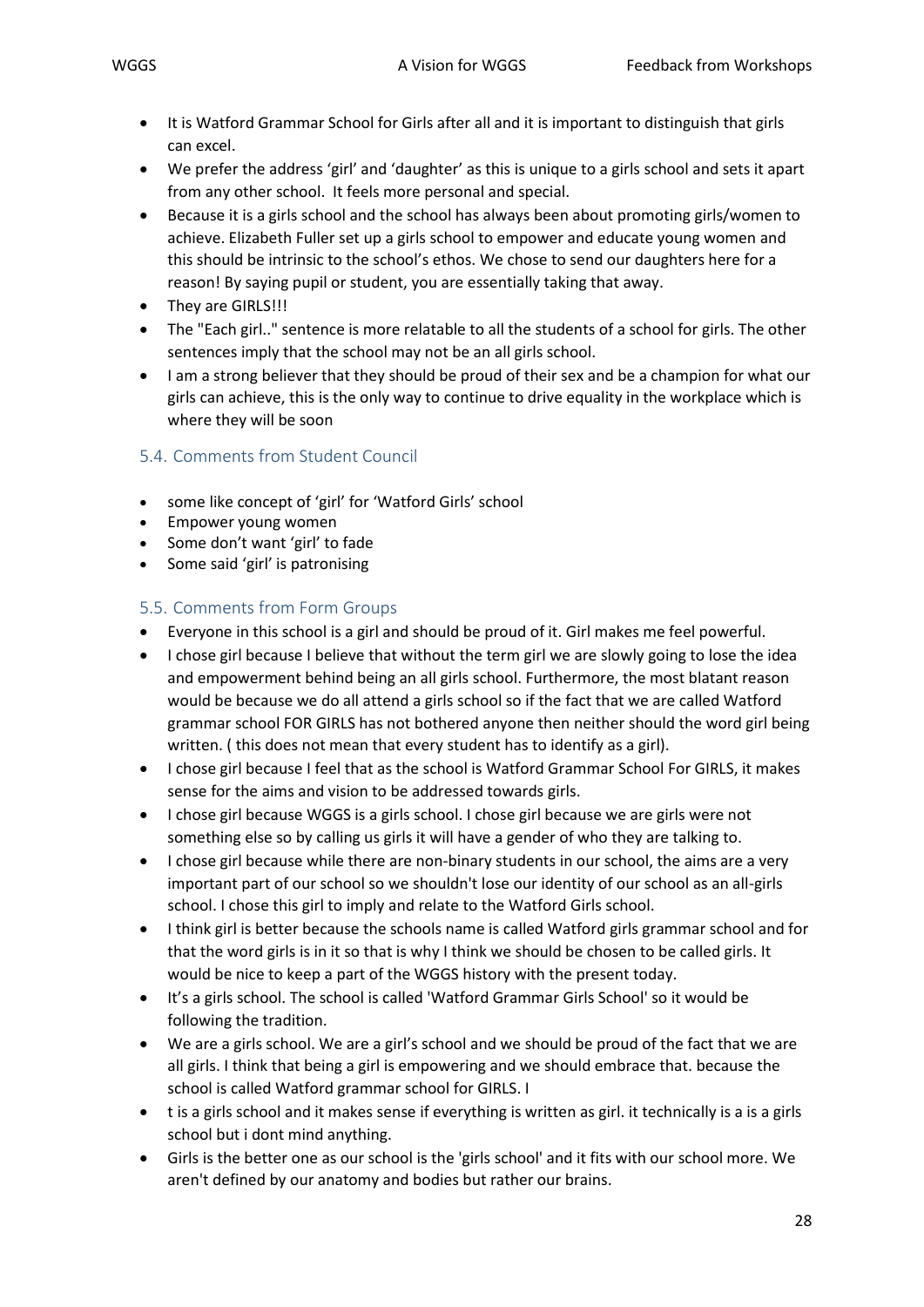#### <span id="page-29-1"></span><span id="page-29-0"></span>5.6. Those who voted for student / pupil ..

#### 5.6.1. Comments from staff workshops

- Inclusive and should reflect and focus on wider community.
- No issues with saying student rather than girl, more inclusive, doesn't mean we would have to change the name of the school.
- Sustainability pupil/student could be seen to have more longevity and be more inclusive
- More sustainable terminology

#### 5.6.2. Comments from staff survey

- <span id="page-29-2"></span>• Not all pupils may identify as girls.
- I don't think we should use student/pupil, but have no preference as to which word is chosen. I think in all formal areas now we should be less gender specific. This reflects better the changing nature of our pupils needs.
- This is the most inclusive term and is future-proof
- If you want tolerance, respect and caring to be part of the AIMS, you need to be inclusive. Otherwise it defeats the point of that particular AIM. This should also be reflected in all language the school uses. There is a case at the moment of a girls school being petitioned for only excepting 'girls' by what is on their birth certificate. The school needs to show inclusivity. I also think student is more modern and 'grown up' instead of pupil.
- Changing it to 'student' sounds more professional. They are mostly not 'girls' anyway, but young women. The school will still provide an amazing education for its 'girls' even if they are now called 'students'. It doesn't change that..
- For us to be able to teach students to 'create change' we first need to understand the societal changes for the younger generation. So, a more conclusive approach is best and will not cause any hypocrisy to come to light.
- I like girl, but we live in changing times and I can see people taking offence, even if they shouldn't.
- I agree with using 'student' but not the statement in general
- I don't believe there is any harm in creating inclusivity by using the term 'pupil' however using 'girl' could potentially lead to some pupils feeling excluded and not worthy of working towards the school's vision / achieving the school's aims. Promoting an inclusive environment will enhance acceptance across the school towards minorities and individualities.
- Pupil is more a school term rather than student which is more of a higher education term. You wouldn't say a College or University pupil, they are students.
- 'student' encompasses all those who come to learn on site. It's gender neutral and more current.
- There were some targets on the old school development plan that I think we should keep. Improving value-added data at KS5 is one of these. The focus on independent learning should be retained, building on the work on retrieval practice, research-informed revision strategies and metacognition. Are we ready to move on from the focus on behaviour/low level disruption? I think it is important to maintain a focus on curriculum review and development; this should be an ongoing process. Maintaining a focus on the last two suggested aims would also put the school development plan more in line with categories on Ofsted's framework (Quality of Education - curriculum, behaviour, and Sixth-Form provision) which could be helpful too, especially as the new framework is more helpful and researchinformed.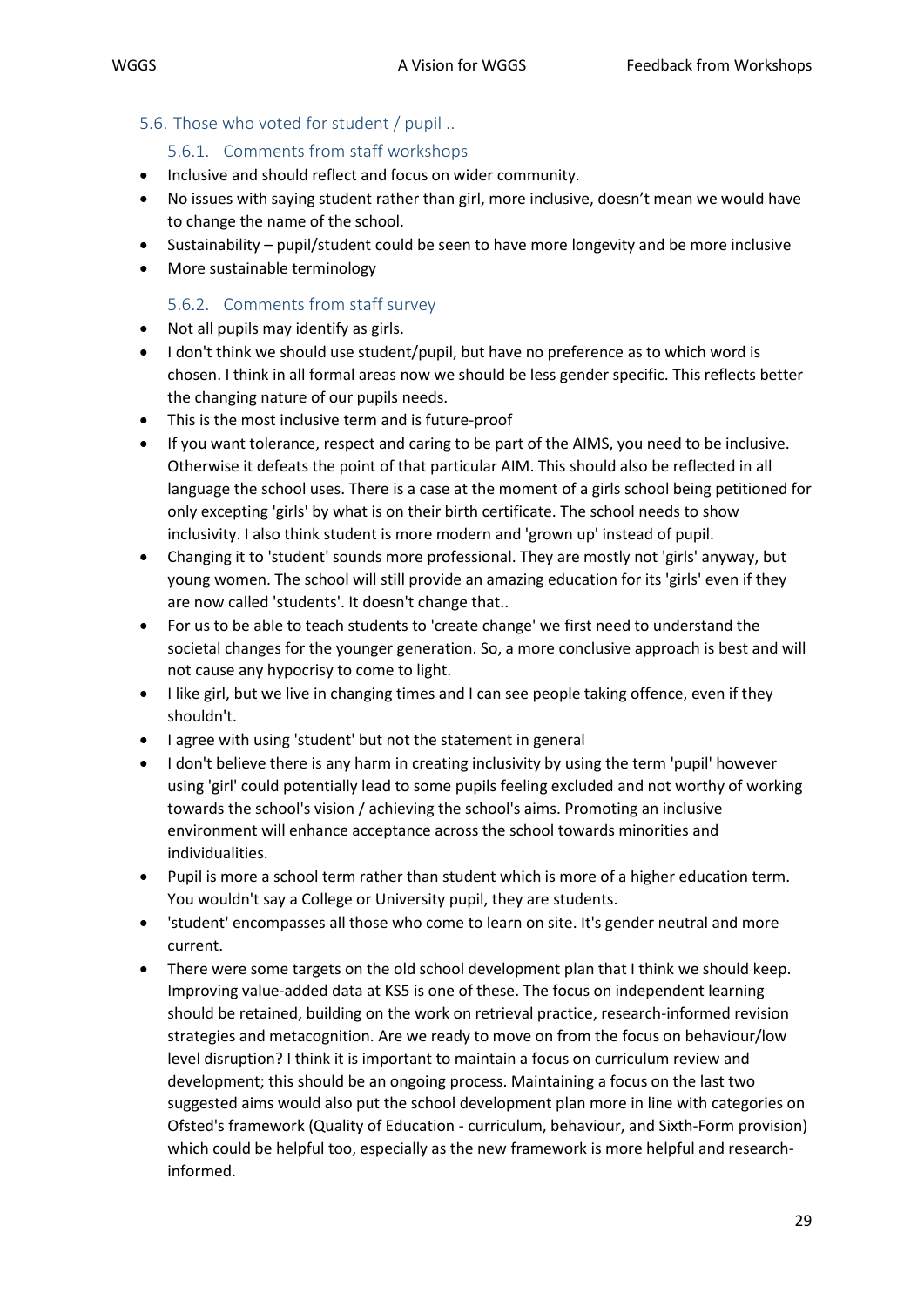#### 5.6.3. Comments from Parent Survey

- <span id="page-30-0"></span>• Although it is a school for girls, I think that to highlight that it refers to girls is contrary to the vision of creating an equitable society where sex would not be a point of distinction.
- Realise not every pupil will want to be know or identify as a girl in the future.
- I think we need to get away from gendered language. Pupil and/or student would be fine.
- We know that there are and will continue to be non-binary students at the school and this is much more inclusive wording. I think student over pupil because I think it is a more active term and also sounds more mature - you are a pupil in primary school but a student in secondary education and beyond into university
- I would have preferred " learner". But student is common inclusive term.
- this covers all students, whether they are girls/boys (as we have in sixth form) /non-binary etc
- Student is a more mature word for a secondary student and some girls may not identify as a girl
- It is inclusive for the whole school.
- Feels more grown up than girl or pupil
- In the new world we are in/moving towards, I feel this word is most appropriate and most inclusive.
- Recognises ongoing gender awareness issues, and student feels more independent than "pupils"
- Girl is a patronising derogatory term. This is nothing to do with gender. I don't really like pupil or student either. I prefer child but I suspect the students don't!
- Gender neutral, active not passive
- Removes gender/personal identity from aims which might benefit some of the WGGS community now or in future. Also student seems to suggest more ownership of ones learning linked to word "study" rather than the word pupil which focuses more on the teacher to me.
- Think that developing passion for learning is key. I have been amazed how much the girls motivate each other to deliver results. My only concern is the pressure the girls sometimes feel under. I would like to see them supported to come out of their comfort zones in non academic areas more .

#### 5.6.4. Comments from Student Council

- <span id="page-30-1"></span>gender neutral
- Lots of gender divert in this school
- <span id="page-30-2"></span>• Reminder that this is a place of education

#### 5.6.5. Comments from Form Groups

#### 5.6.5.1. Year 7

- <span id="page-30-3"></span>• Just preferred it.
- Inclusive
- Each student
- Not everyone identifies as a girl so it is not an appropriate term.
- They realised that it would be a problem with gender identity.
- We thought it was a bit sexist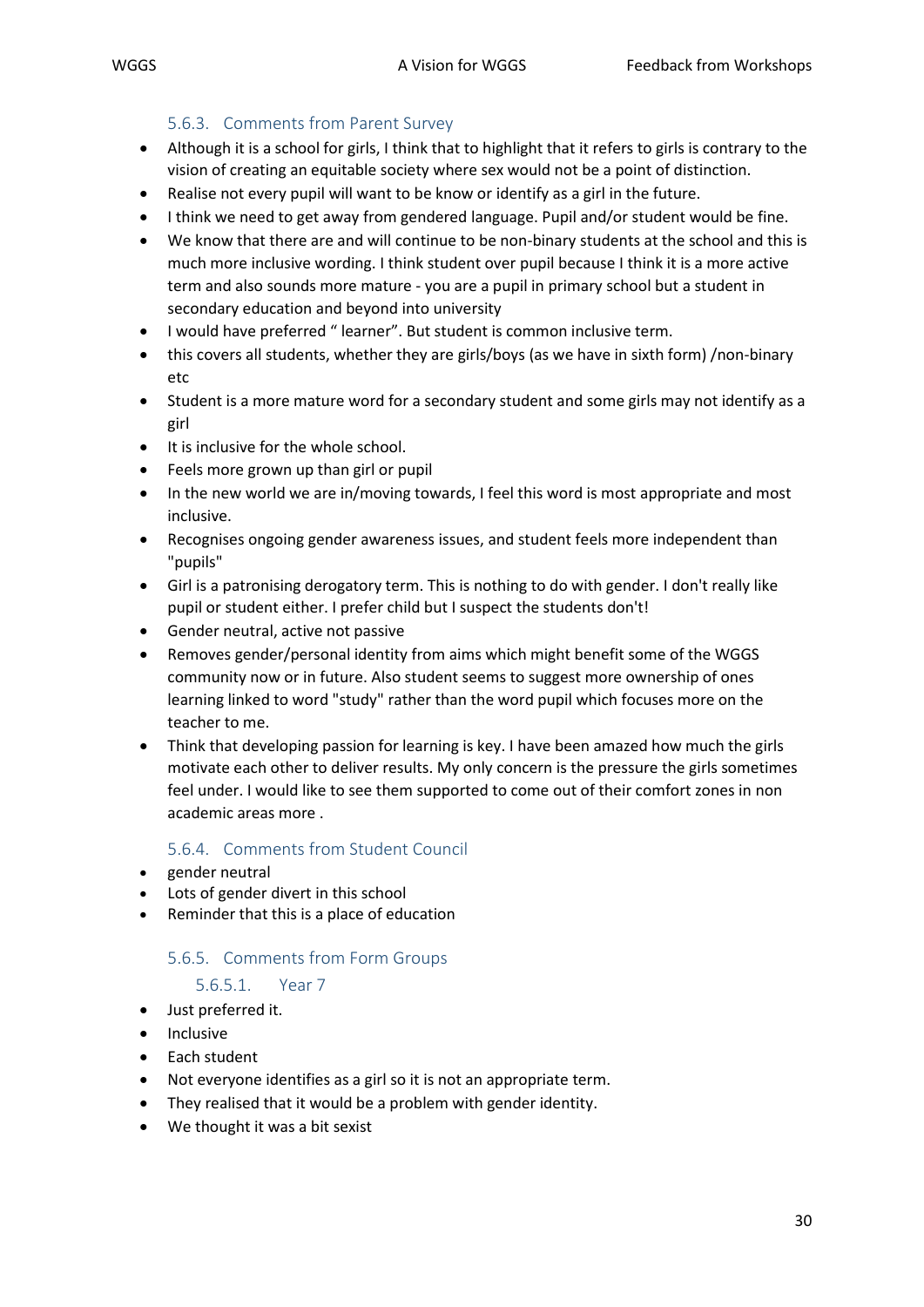#### 5.6.5.2. Year 8

- <span id="page-31-0"></span>• "Girl" doesn't include everyone as some people in this school do not identify as a girl.
- The class believed that the term was not inclusive of some personal pronouns, and would offend individuals.
- A bit stereotypical. Some people may not identify as a girl.
- Not everyone identifies as a female
- We believe "student" is the best word for the vision as it keeps the educational part of the word, it's gender neutral so it includes those who don't identify as a girl and it prioritises the learning aspect of school.
- feels more direct, more specific to learning, avoids gender
- Those who voted for this option believed that it was inclusive of all individuals and would be better to use.
- Student does not label gender
- Student sounds more formal, better, focuses on studying
- Student gets the academic message across while also addressing everyone in a gender neutral manner. It is gender neutral without sounding overly formal. it seems more fair as not everyone in the school is a girl.

#### 5.6.5.3. Year 9

- <span id="page-31-1"></span>• Everyone clearly agreed 'student' incorporated everyone's preferences.
- Student is more inclusive and includes anyone who doesn't necessarily identify as a girl. One of the previous aims was to be respectful, tolerant, open and in general open to change and to do that we should include the minority and not just majority, it's hypocritical to not go by that
- Sounds better than pupil and makes us sound more professional.

#### 5.6.5.4. Year 10

- <span id="page-31-2"></span>• This is inclusive and mature
- Sounds good.
- Gender neutral and it sounds nicer than pupil
- One person said Pupil sounds Victorian. Student more modern.
- All were much happier with this.

#### 5.6.5.5. Year 11

- <span id="page-31-3"></span>• you can still be an innovator and driver of change without being a leader. Though this aim is better than the other as it is inclusive of all genders.
- student is the right word
- Sounds most sophisticated and inclusive.
- Focus on the learning through choice of word student

#### 5.6.5.6. Year 12

- <span id="page-31-4"></span>• Student is the most inclusive
- we are all students, it is applicable to everyone
- it sounds more sophisticated and better than "pupil"
- Students did not mind being called "students".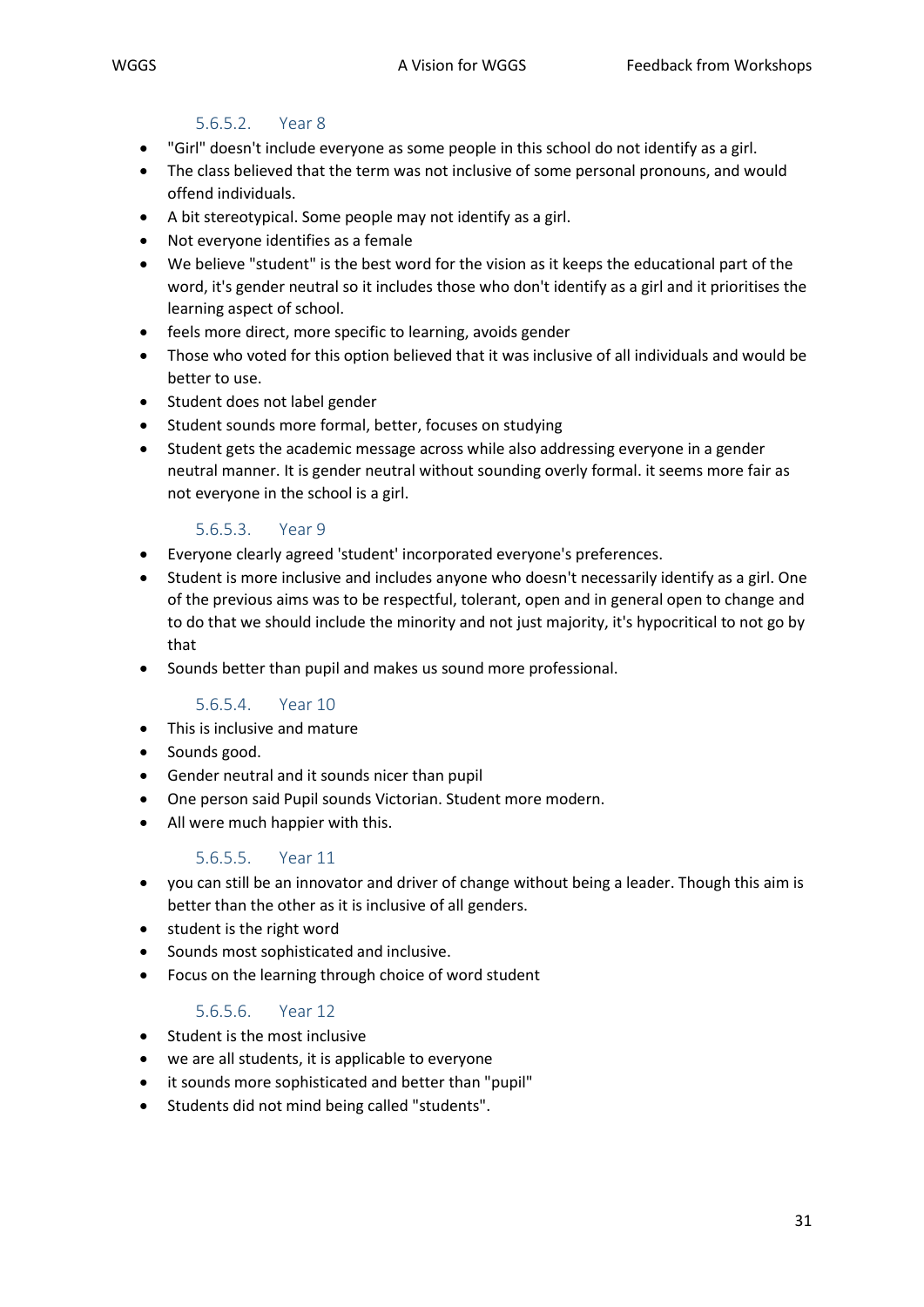## <span id="page-32-0"></span>6. The Process

To what extent do you agree that you have had your voice heard in the process of creating a vision and aims of WGGS?

<span id="page-32-1"></span>

| <b>Strongly Agree</b>    | 37% |
|--------------------------|-----|
| Agree                    | 56% |
| Neutral                  | 7%  |
| <b>Disagree</b>          | 0%  |
| <b>Strongly Disagree</b> |     |

### <span id="page-32-2"></span>6.2. Comments from the staff survey

- Except by the govs who DID NOT listen!
- The vision needs to be more inclusive. Not all pupils are academic. We want all pupils to feel valued and supported.
- It was really good to be involved in this in inset.
- I agree that my ideas were given a platform in the meeting. It does remain to be seen whether we are all demonstrably heard.
- I think its good to get feedback from all of the school community. It would also be a good opportunity to rebrand the school's image from the website to all marketing materials to reflect this important change.
- in regards to qu16, We will see if it gets amended to take into account the comments made by staff. If theres little change then no i dont think our voices have been heard
- I have enjoyed the process of being involved in the development of the vision.
- Good that the process has been gone through just not convinced that it will make a difference if the answers don't confirm what has already been worked on. It is the Governors and SLT views and thoughts that will frame the outcome.
- Thank you for consulting
- The opportunity for staff to discuss the proposed vision in small groups was valuable and an effective use of time on INSET day. Perhaps we could do more meetings like this. As mentioned above, I think we might be being too quick to move on from some of the targets on the old School Development Plan, particularly as value-added at KS5 is an aim firmly rooted in data analysis. Could we create more opportunities to share best practice?
- I feel there needs to be a reference to the history and campaigning proud purpose of the school in the initial vision which would strengthen its identity in the face less binary student identities going forward
- Very thorough thought through process and I feel that all parties have been consulted fairly. Personally I feel that I was able to express my view in various ways and be heard

### <span id="page-32-3"></span>6.3. Comments from Parent Survey

• If possible and given the virtual world perhaps a virtual interactive workshops with breakout sessions to involve more parents in the thinking stages would have been great, however still happy with the engagement provided, coming from the independent sector it's lovely to see this form of engagement and WGGS should be proud that they take the time to include all. Thank you for your effects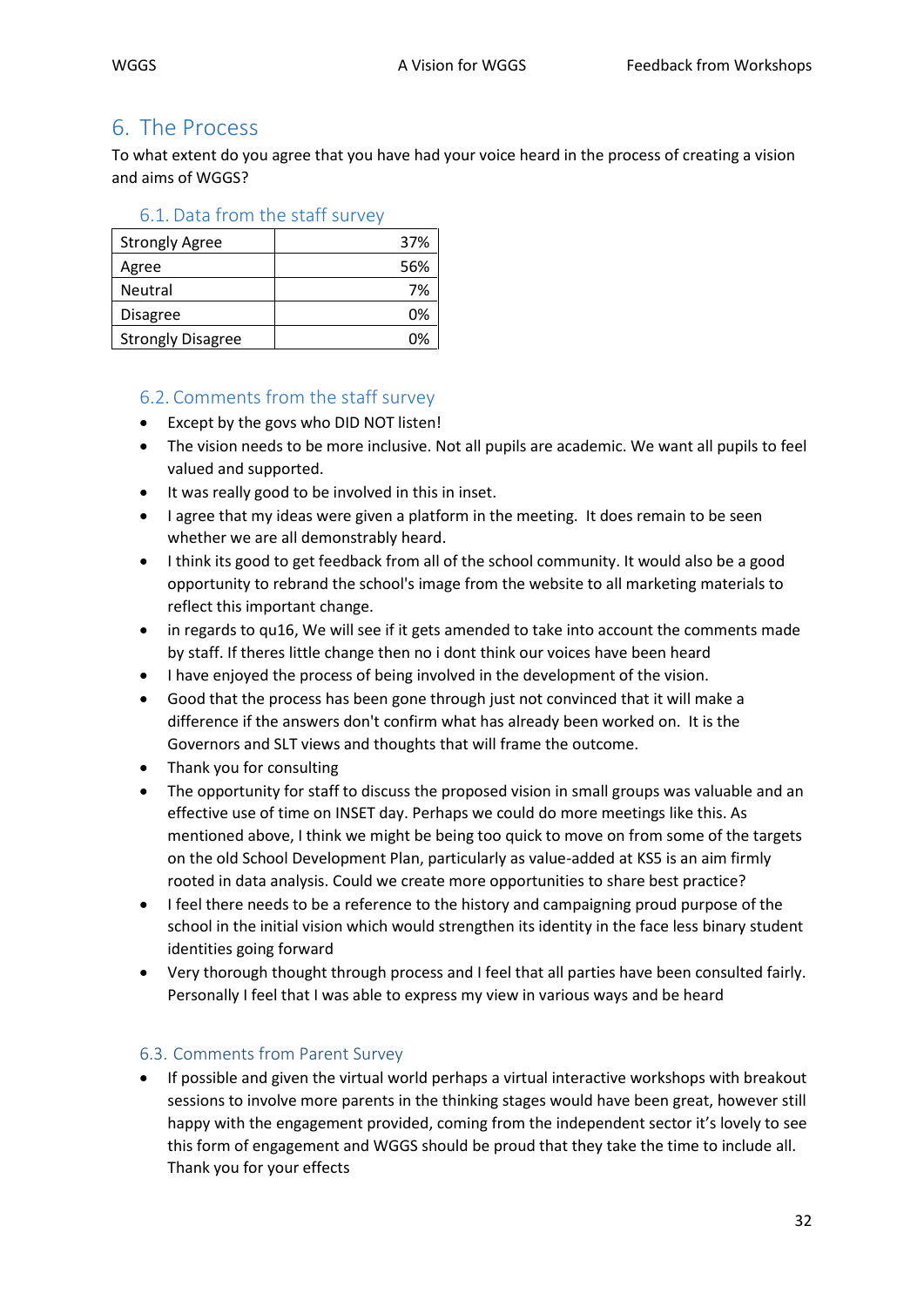- - Great
	- Waffly and meaningless sorry. No need for trendy 'visions' or such like. All I want from the school is fantastic teachers, no excuses about lack of funding. Employ the right teachers. Good teachers and a whiteboard and pen is what's needed to teach. It's all in the delivery.
	- I welcome the parent feedback being gathered by school and hopefully the feedback will positive impact the aims and vision statement.
	- I'm grateful that you consulted parents. I would like to suggest another aim. That perhaps fits in with one of the above. I think the school should aim to create pupils who participate in society. I think civid mindedness and understanding of government is critically important and empowering. Pupils need to understand who/how to influence and lead.
	- Great idea!
	- Happy to help!
	- We like this vision and look forward to this being implemented so our daughter can experience this and can benefit from this new vision..
	- Thank you for allowing us to express our views, I hope they will be taken into serious consideration, along with our daughters' views.
	- I would like to see a summary of the views received published to parents before the above decision is rubber stamped
	- Like!
	- Appreciate parental engagement. Easy to give feedback using this method.
	- Thank you for opportunity.

# <span id="page-33-0"></span>7. Other Comments

- I'm think most support staff feel they are not really "heard" and as most support staff are not necessary as forthcoming as others with their views, they may miss an opportunity to given valid and valuable insight and views that may be the very idea we have all been looking for. Support staff should feel encouraged to speak up and feel just as valued as the teaching staff. The school would not run without support staff enabling the teachers to impart knowledge.
- I would be happy to share my marketing experience at any stage of this process to help create a vision and aims the school can be proud of in the future. They should inspire and empower!
- Many people in our group wanted to see a compromise when non-gender specific words were used, but that there was an aim which was clearly expressing our mission to teach girls and overtly using that word.
- I found a lot of the information given on the inset day didnt seem to flow or link or join up and so it was confusing as to how the aims linked to the vision. The venn diagram used didnt seem to relate much at all
- Please can we still call the girls 'girls' when addressing them in general like an assembly. Those girls who wish to identify in other ways need to have it explained to them that as a Girls school it is inevitable that staff will refer to girls - it is not to offend them or to isolate them. Happy to understand that there are differences, but the girls have to understand that they are at a girls school and therefore will on occasions be called girls.
- I am aware of the debate surrounding pronouns in relation to gender identities. I feel the identity of the school as a school for girls is central to its history and ethos. However, I am mindful of the psychological pressure girls who are unsure of their gender identity or who no longer self- identify as girls and therefore am happy to accept "student" as long as the key